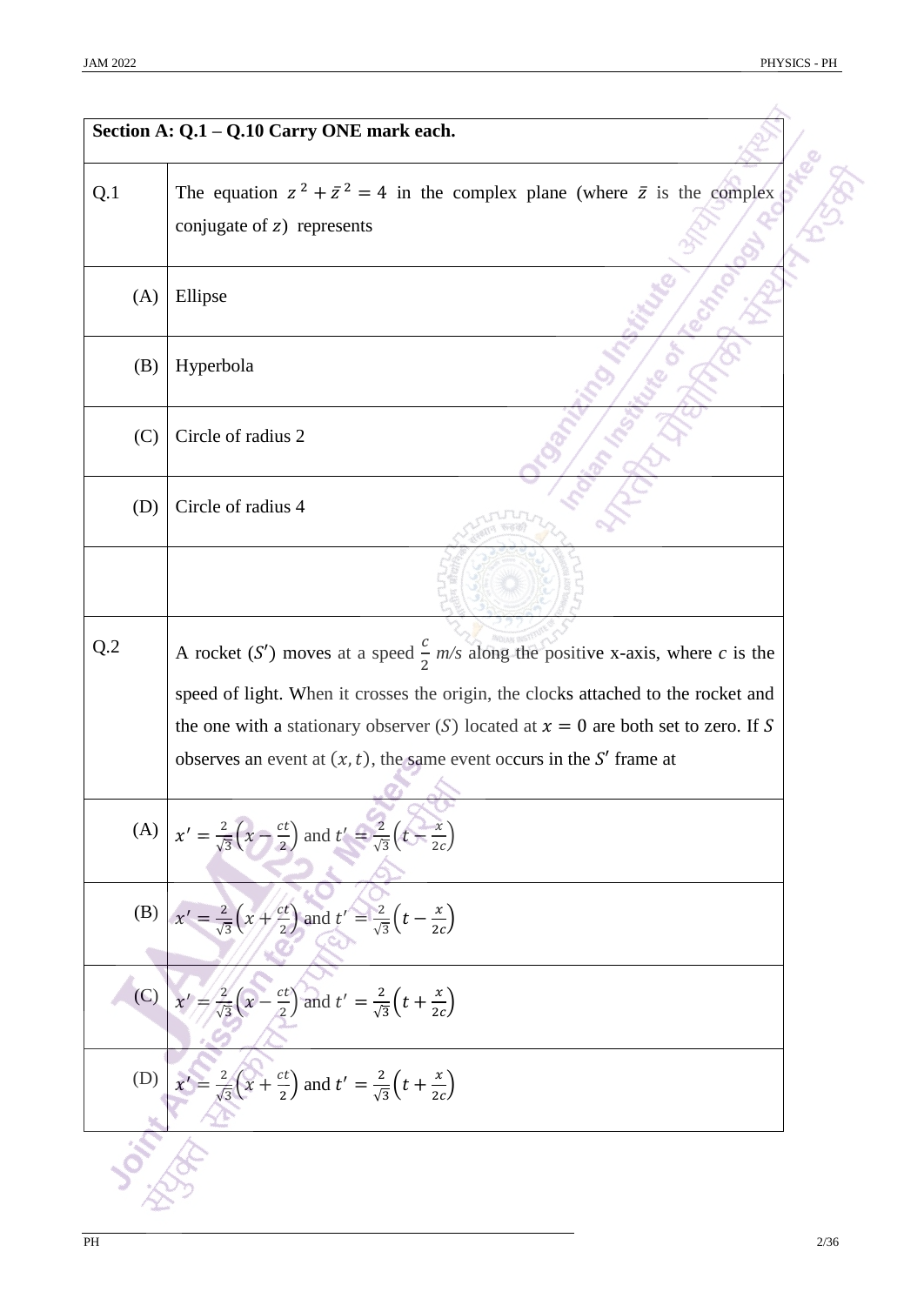| Q.3 | Consider a classical ideal gas of $N$ molecules in equilibrium at temperature $T$ .             |
|-----|-------------------------------------------------------------------------------------------------|
|     | Each molecule has two energy levels, $-\epsilon$ and $\epsilon$ . The mean energy of the gas is |
| (A) | $\boldsymbol{0}$                                                                                |
| (B) | $N\epsilon \tanh\left(\frac{\epsilon}{k_B T}\right)$                                            |
| (C) | $-N\epsilon \tanh\left(\frac{\epsilon}{k_B T}\right)$                                           |
| (D) | $\frac{\epsilon}{2}$                                                                            |
|     |                                                                                                 |
| Q.4 | At a temperature T, let $\beta$ and $\kappa$ denote the volume expansivity and isothermal       |
|     | compressibility of a gas, respectively. Then $\frac{\beta}{\kappa}$ is equal to                 |
| (A) | $\langle \partial P \rangle$<br>$\sqrt{\partial T}$                                             |
| (B) | $\partial P$<br>$\overline{\partial V}$                                                         |
| (C) | $\partial$ <sup>7</sup>                                                                         |
| (D) |                                                                                                 |
|     |                                                                                                 |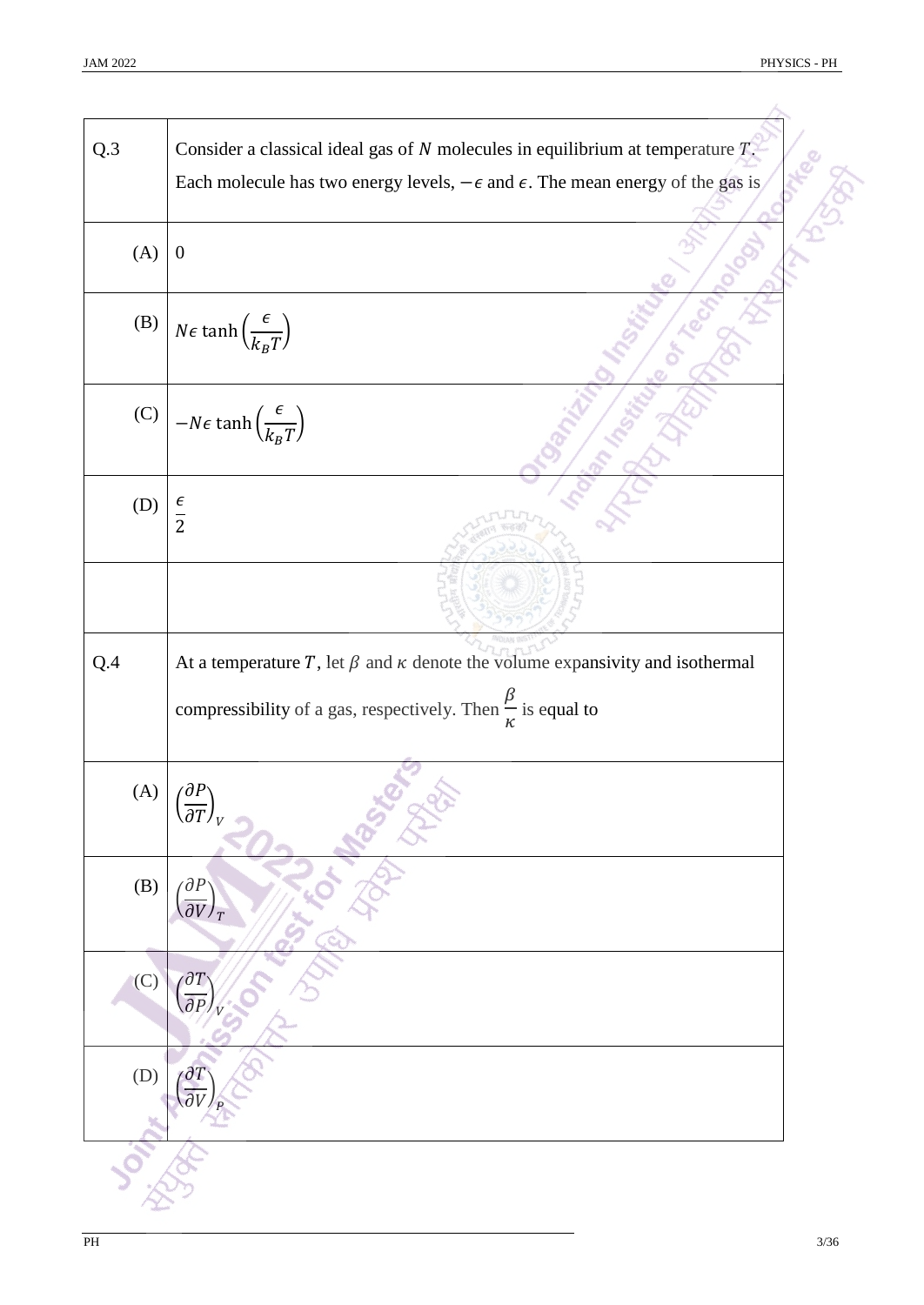| Q.5 | The resultant of the binary subtraction $1110101 - 0011110$ is                                     |  |
|-----|----------------------------------------------------------------------------------------------------|--|
| (A) | 1001111                                                                                            |  |
| (B) | 1010111                                                                                            |  |
| (C) | 1010011                                                                                            |  |
| (D) | 1010001                                                                                            |  |
|     |                                                                                                    |  |
| Q.6 | Consider a particle trapped in a three-dimensional potential well such that                        |  |
|     | $U(x, y, z) = 0$ for $0 \le x \le a$ , $0 \le y \le a$ , $0 \le z \le a$ and $U(x, y, z) = \infty$ |  |
|     | everywhere else. The degeneracy of the 5 <sup>th</sup> excited state is                            |  |
|     |                                                                                                    |  |
| (A) | $\mathbf{1}$                                                                                       |  |
| (B) | 3                                                                                                  |  |
| (C) | 6                                                                                                  |  |
| (D) | 9                                                                                                  |  |
|     |                                                                                                    |  |
|     | <b>Soint Rooming</b>                                                                               |  |
|     |                                                                                                    |  |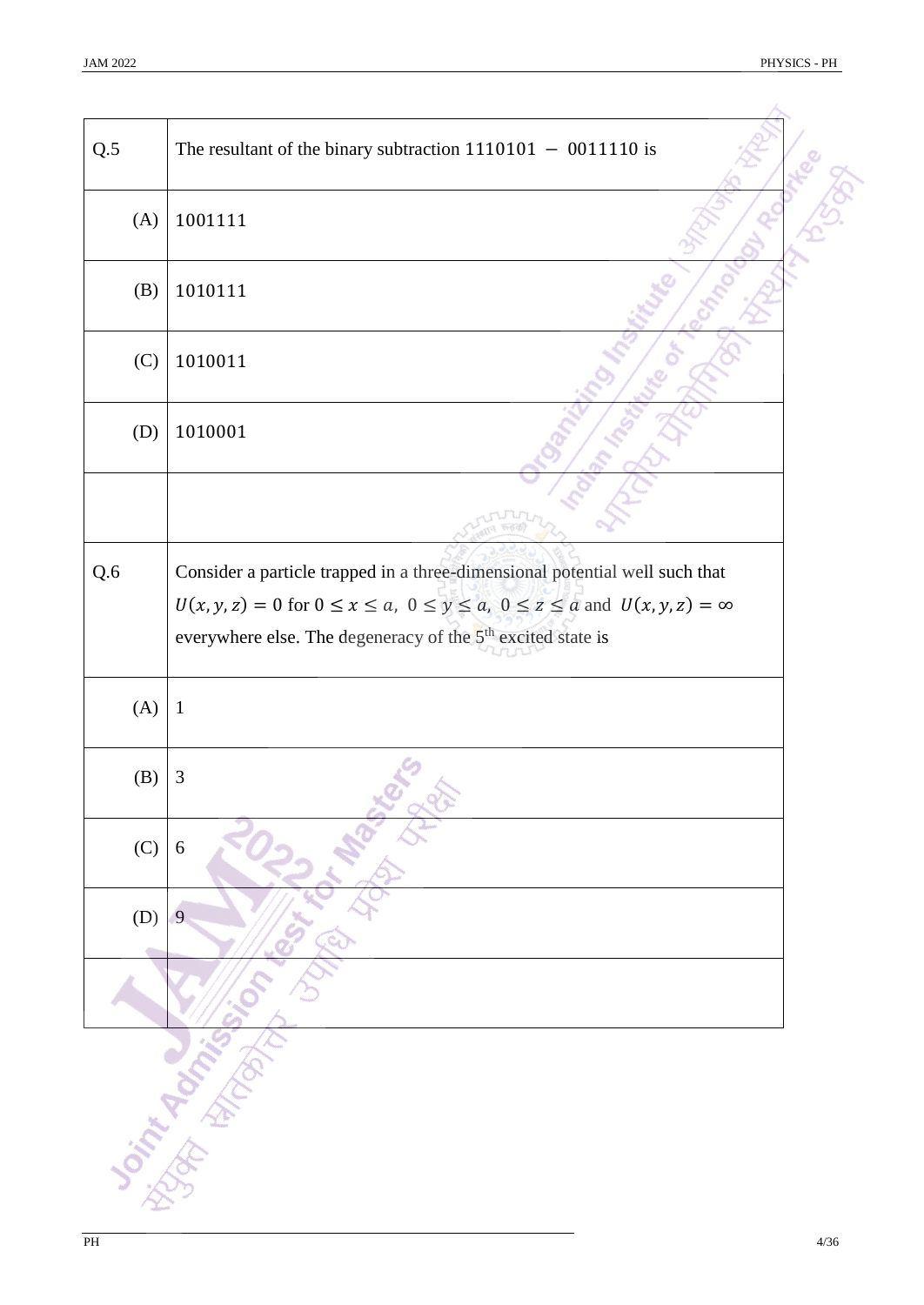| Q.7 | A particle of mass $m$ and angular momentum $L$ moves in space where its<br>potential energy is |  |
|-----|-------------------------------------------------------------------------------------------------|--|
|     | $U(r) = kr^2$ $(k > 0)$ and r is the radial coordinate.                                         |  |
|     | If the particle moves in a circular orbit, then the radius of the orbit is                      |  |
| (A) | $\left(\frac{L^2}{mk}\right)^{\frac{1}{4}}$                                                     |  |
| (B) | $\left(\frac{L^2}{2mk}\right)^{\frac{1}{4}}$                                                    |  |
| (C) | $\left(\frac{2L^2}{mk}\right)^{\frac{1}{4}}$                                                    |  |
| (D) | $\left( \frac{4L^2}{\pi} \right)^{\frac{1}{4}}$                                                 |  |
|     |                                                                                                 |  |
|     | <b>Script Rock of Concept Property Seconds</b>                                                  |  |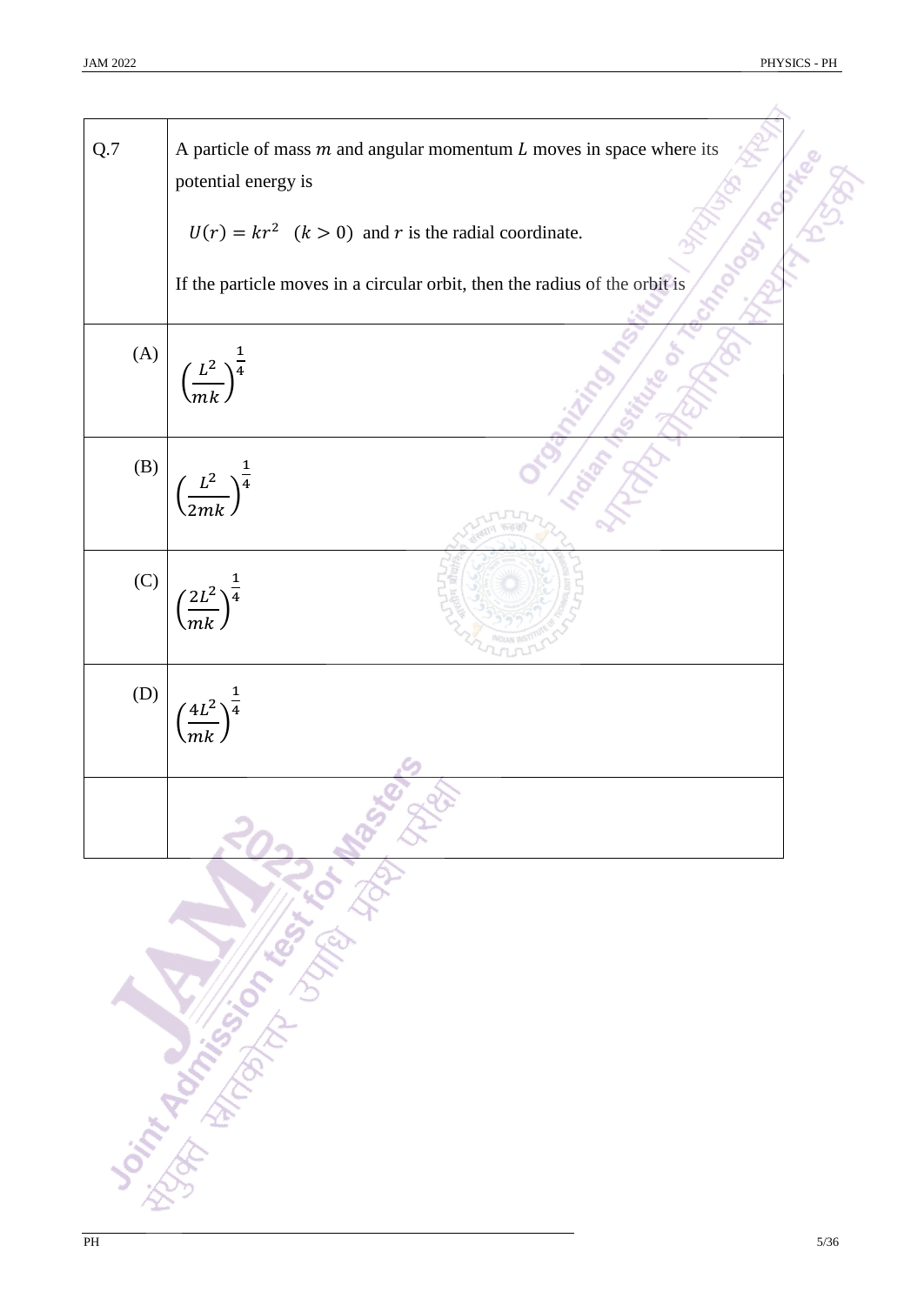| Q.8 | Consider a two-dimensional force field                                                                      |
|-----|-------------------------------------------------------------------------------------------------------------|
|     | $\vec{F}(x, y) = (5x^2 + ay^2 + bxy) \hat{x} + (4x^2 + 4xy + y^2) \hat{y}.$                                 |
|     | If the force field is conservative, then the values of $\alpha$ and $\beta$ are                             |
| (A) | $a = 2$ and $b = 4$                                                                                         |
| (B) | $a = 2$ and $b = 8$                                                                                         |
| (C) | $a = 4$ and $b = 2$                                                                                         |
| (D) | $a = 8$ and $b = 2$                                                                                         |
|     |                                                                                                             |
| Q.9 | Consider an electrostatic field $\vec{E}$ in a region of space. Identify the <b>INCORRECT</b><br>statement. |
| (A) | The work done in moving a charge in a closed path inside the region is zero                                 |
| (B) | The curl of $\vec{E}$ is zero                                                                               |
| (C) | The field can be expressed as the gradient of a scalar potential                                            |
| (D) | The potential difference between any two points in the region is always zero                                |
|     |                                                                                                             |
|     |                                                                                                             |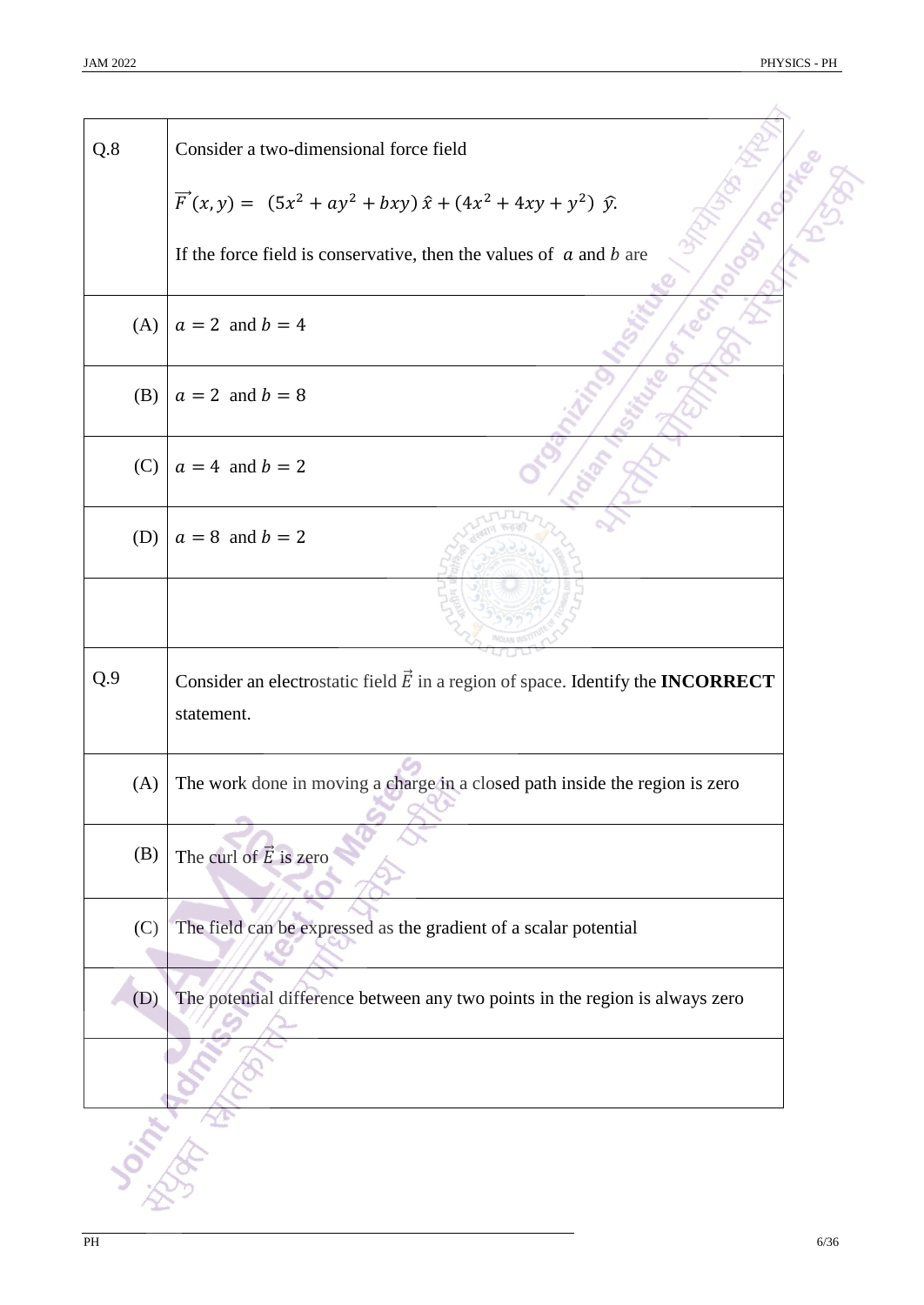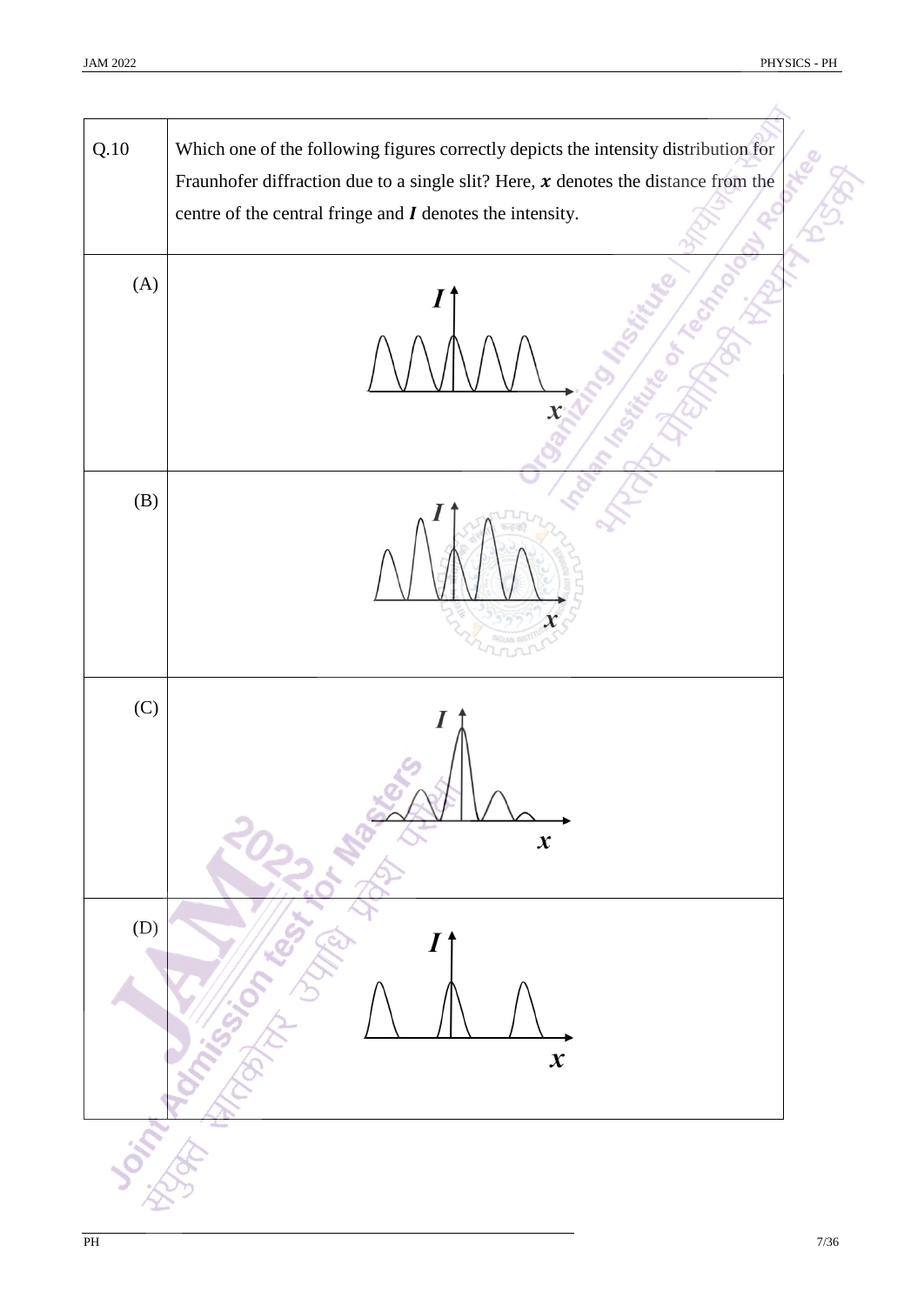|      | Section A: Q.11 - Q.30 Carry TWO marks each.                                                                                                                                                              |
|------|-----------------------------------------------------------------------------------------------------------------------------------------------------------------------------------------------------------|
| Q.11 | The function $f(x) = e^{\sin x}$ is expanded as a Taylor series in x, around $x = 0$ ,<br>in the form $f(x) = \sum_{n=0}^{\infty} a_n x^n$ . The value of $a_0 + a_1 + a_2$ is                            |
| (A)  | $\boldsymbol{0}$                                                                                                                                                                                          |
| (B)  | $rac{3}{2}$                                                                                                                                                                                               |
| (C)  | $rac{5}{2}$                                                                                                                                                                                               |
| (D)  | 5                                                                                                                                                                                                         |
|      |                                                                                                                                                                                                           |
| Q.12 | Consider a unit circle $C$ in the $xy$ plane, centered at the origin. The value of the<br>integral $\oint [(\sin x - y)dx - (\sin y - x)dy]$ over the circle <i>C</i> ,<br>traversed<br>anticlockwise, is |
| (A)  | $\boldsymbol{0}$                                                                                                                                                                                          |
| (B)  | $2\pi$                                                                                                                                                                                                    |
| (C)  | $3\pi$                                                                                                                                                                                                    |
| (D)  | $4\pi$                                                                                                                                                                                                    |
|      |                                                                                                                                                                                                           |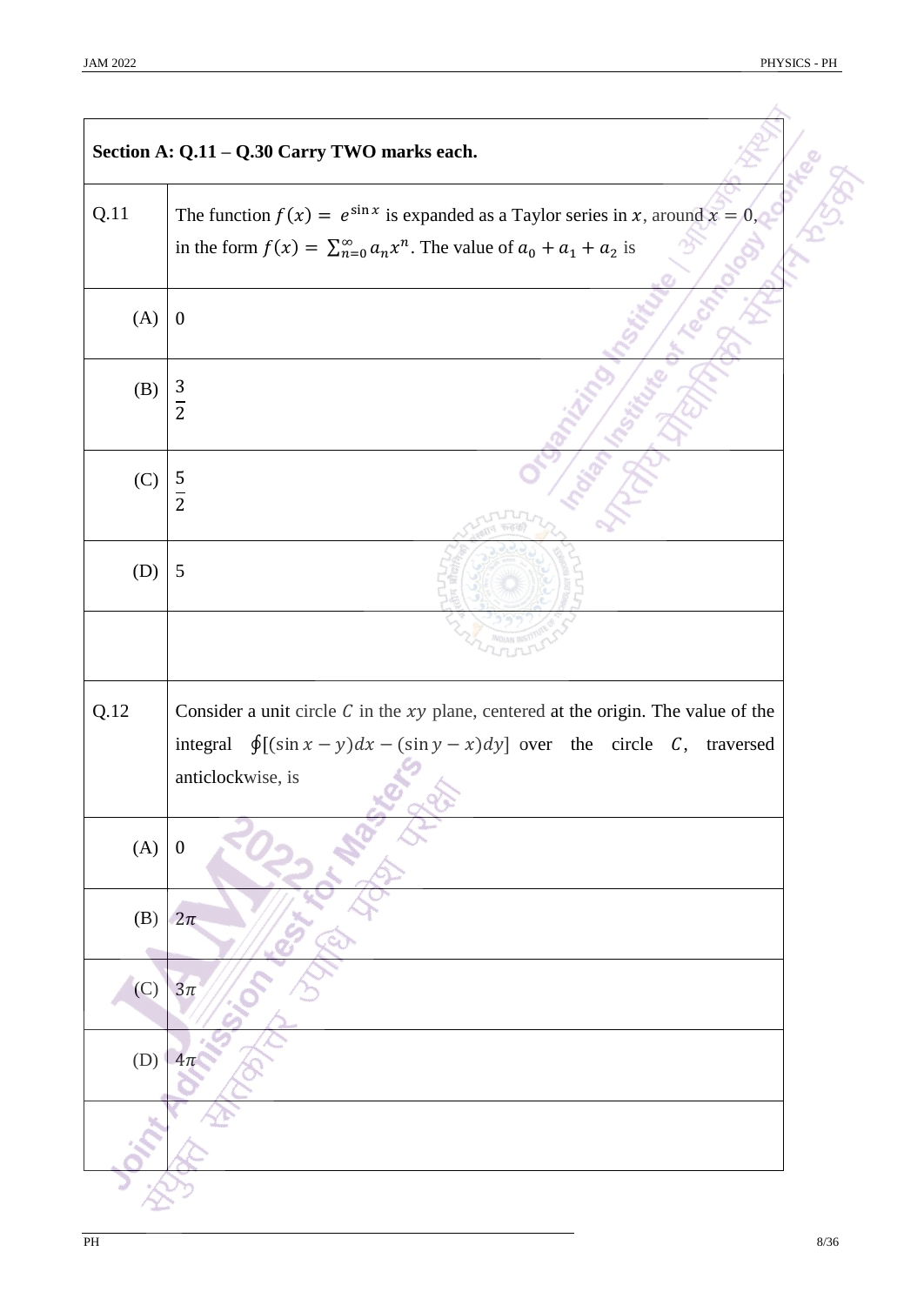| Q.13 | The current through a series RL circuit, subjected to a constant emf $\mathcal{E}$ , obeys                                                                                                                                                       |
|------|--------------------------------------------------------------------------------------------------------------------------------------------------------------------------------------------------------------------------------------------------|
|      | $L \frac{di}{dt} + iR = \mathcal{E}$ . Let $L = 1$ mH, $R = 1$ k $\Omega$ and $\mathcal{E} = 1$ V. The initial condition                                                                                                                         |
|      | is $i(0) = 0$ . At $t = 1$ µs, the current in mA is                                                                                                                                                                                              |
| (A)  | $1 - 2e^{-2}$                                                                                                                                                                                                                                    |
| (B)  | $1 - 2e^{-1}$                                                                                                                                                                                                                                    |
| (C)  | $1 - e^{-1}$                                                                                                                                                                                                                                     |
| (D)  | $2 - 2e^{-1}$                                                                                                                                                                                                                                    |
|      |                                                                                                                                                                                                                                                  |
| Q.14 | An ideal gas in equilibrium at temperature $T$ expands isothermally to twice its<br>initial volume. If $\Delta S$ , $\Delta U$ and $\Delta F$ denote the changes in its entropy, internal energy<br>and Helmholtz free energy respectively, then |
|      | (A) $\Delta S < 0$ , $\Delta U > 0$ , $\Delta F < 0$                                                                                                                                                                                             |
| (B)  | $\Delta S > 0, \Delta U = 0, \Delta F < 0$                                                                                                                                                                                                       |
| (C)  | $\Delta S < 0, \Delta U = 0, \Delta F >$                                                                                                                                                                                                         |
| (D)  | $\Delta S > 0, \Delta U > 0, \Delta F = 0$                                                                                                                                                                                                       |
|      |                                                                                                                                                                                                                                                  |
|      |                                                                                                                                                                                                                                                  |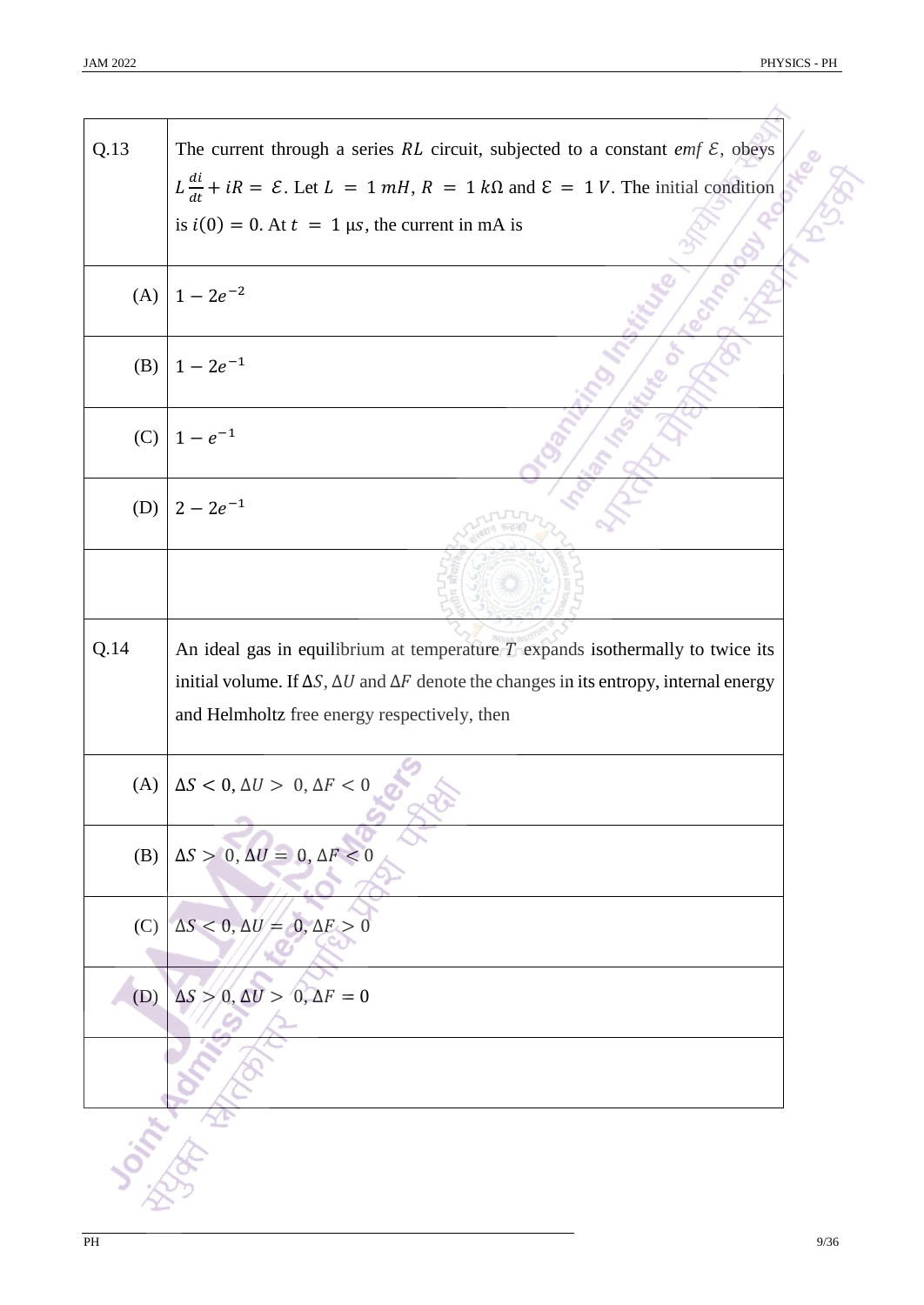| Q.15 | In a dilute gas, the number of molecules with free path length $\geq x$ is given by                  |
|------|------------------------------------------------------------------------------------------------------|
|      | $N(x) = N_0 e^{-x/\lambda}$ , where $N_0$ is the total number of molecules and $\lambda$ is the mean |
|      | free path. The fraction of molecules with free path lengths between $\lambda$ and $2\lambda$ is      |
| (A)  | $\frac{1}{1}$<br>$\mathbf{e}$                                                                        |
| (B)  | $\boldsymbol{\varrho}$<br>$\overline{e-1}$                                                           |
| (C)  | $e^2$<br>$\overline{e-1}$                                                                            |
| (D)  | $\rho^2$                                                                                             |
|      |                                                                                                      |

**Sight Rock of Concept Libraries**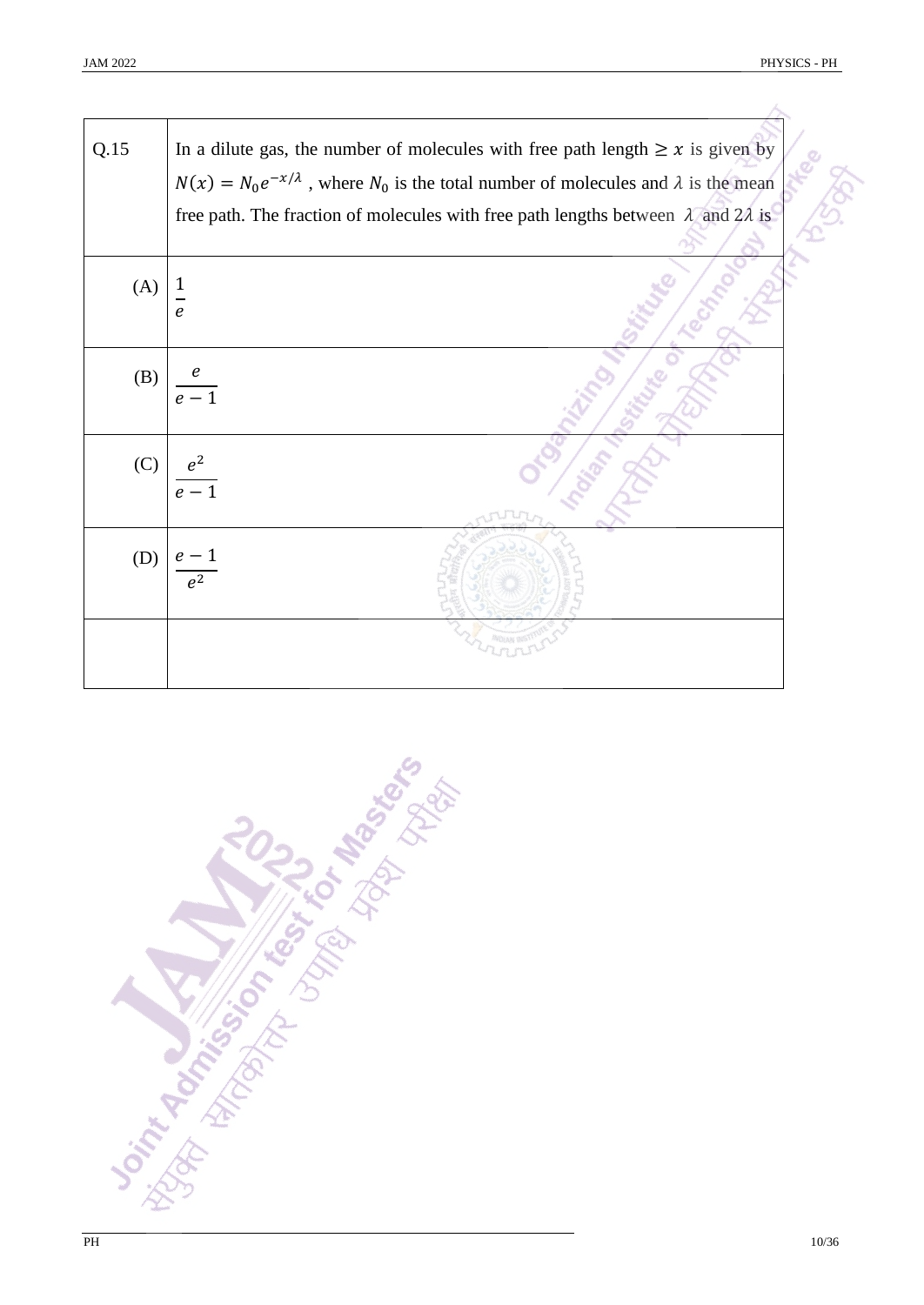| Q.16 | Consider a quantum particle trapped in a one-dimensional potential well in the                               |
|------|--------------------------------------------------------------------------------------------------------------|
|      | region $[-L/2 < x < L/2]$ , with infinitely high barriers at $x = -L/2$ and                                  |
|      | $x = L/2$ . The stationary wave function for the ground state is $\psi(x) =$                                 |
|      | $\sqrt{\frac{2}{L}}$ cos $\left(\frac{\pi x}{L}\right)$ . The uncertainties in momentum and position satisfy |
|      |                                                                                                              |
|      | (A) $\Delta p = \frac{\pi \hbar}{l}$ and $\Delta x = 0$                                                      |
|      | (B) $\Delta p = \frac{2\pi\hbar}{L}$ and $0 < \Delta x < \frac{L}{2\sqrt{3}}$                                |
|      | (C) $\Delta p = \frac{\pi \hbar}{l}$ and $\Delta x > \frac{L}{2\sqrt{3}}$                                    |
|      | (D) $\Delta p = 0$ and $\Delta x = \frac{L}{2}$                                                              |
|      |                                                                                                              |
|      |                                                                                                              |
| Q.17 | Consider a particle of mass $m$ moving in a plane with a constant radial speed $\dot{r}$                     |
|      | and a constant angular speed $\dot{\theta}$ . The acceleration of the particle in $(r, \theta)$              |
|      | coordinates is                                                                                               |
|      |                                                                                                              |
| (A)  | $2r\dot{\theta}^2\hat{r} - \dot{r}\dot{\theta}\hat{\theta}$                                                  |
|      | $-r\dot{\theta}^2\hat{r}+2\dot{r}\dot{\theta}\hat{\theta}$                                                   |
| (B)  |                                                                                                              |
|      |                                                                                                              |
| (C)  | $\ddot{r}\hat{r}+r\ddot{\theta}\hat{\theta}$                                                                 |
|      |                                                                                                              |
| (D)  | $\ddot{r}\theta\hat{r}+r\ddot{\theta}\hat{\theta}$                                                           |
|      |                                                                                                              |
|      |                                                                                                              |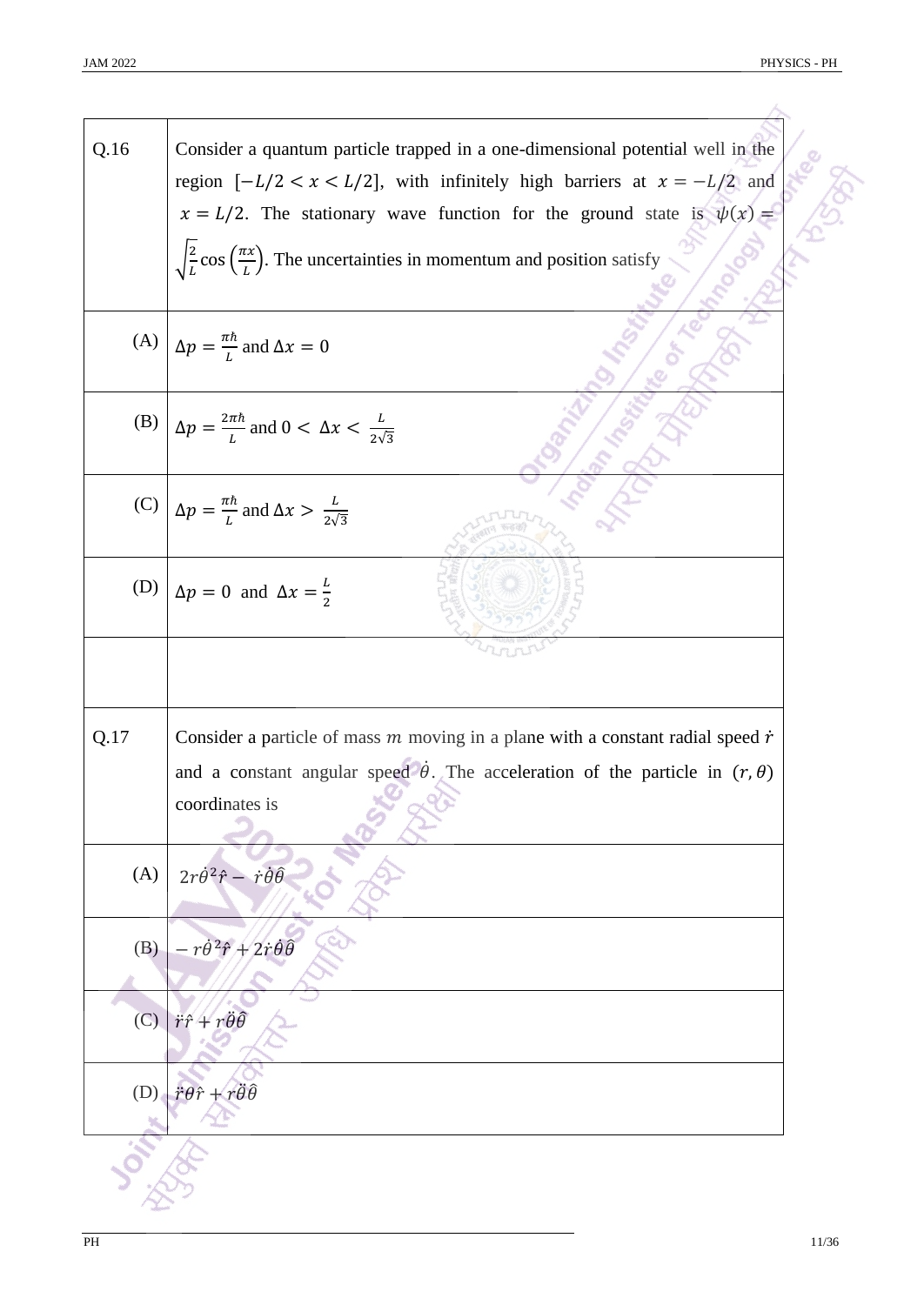×

| Q.18     | A planet of mass $m$ moves in an elliptical orbit. Its maximum and minimum                                                                                         |
|----------|--------------------------------------------------------------------------------------------------------------------------------------------------------------------|
|          | distances from the Sun are $R$ and $r$ , respectively. Let $G$ denote the universal<br>gravitational constant, and M the mass of the Sun. Assuming $M \gg m$ , the |
|          | angular momentum of the planet with respect to the center of the Sun is                                                                                            |
| (A)      | 2GMRr<br>$\boldsymbol{m}$                                                                                                                                          |
| (B)      | <b>GMRr</b><br>$\,m$                                                                                                                                               |
| (C)      | $\emph{GMRr}$<br>$\,m$                                                                                                                                             |
| (D)      | 2GMRr<br>2m                                                                                                                                                        |
|          |                                                                                                                                                                    |
|          | <b>Sorting American Manufacturer Rights</b>                                                                                                                        |
| $\rm PH$ |                                                                                                                                                                    |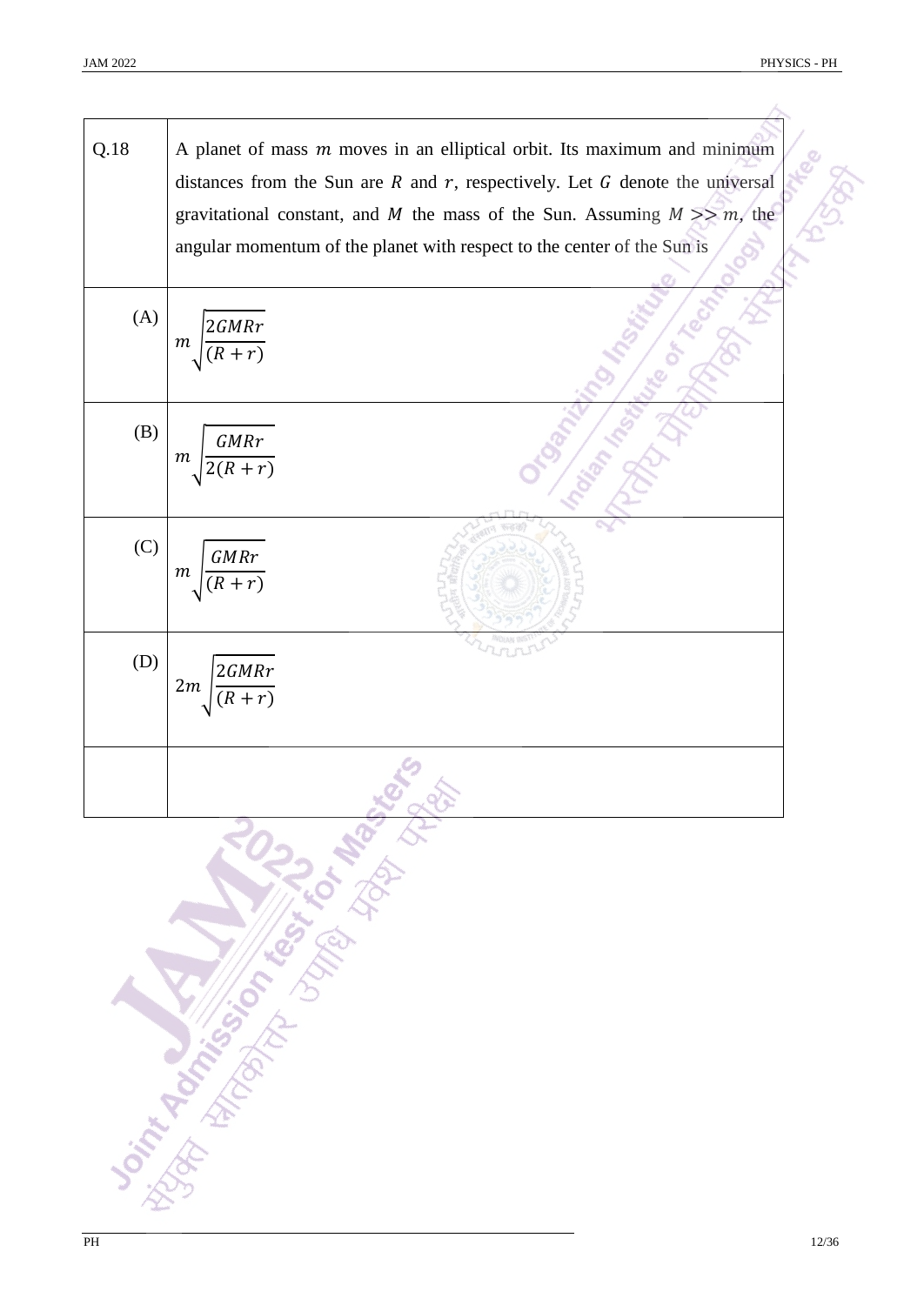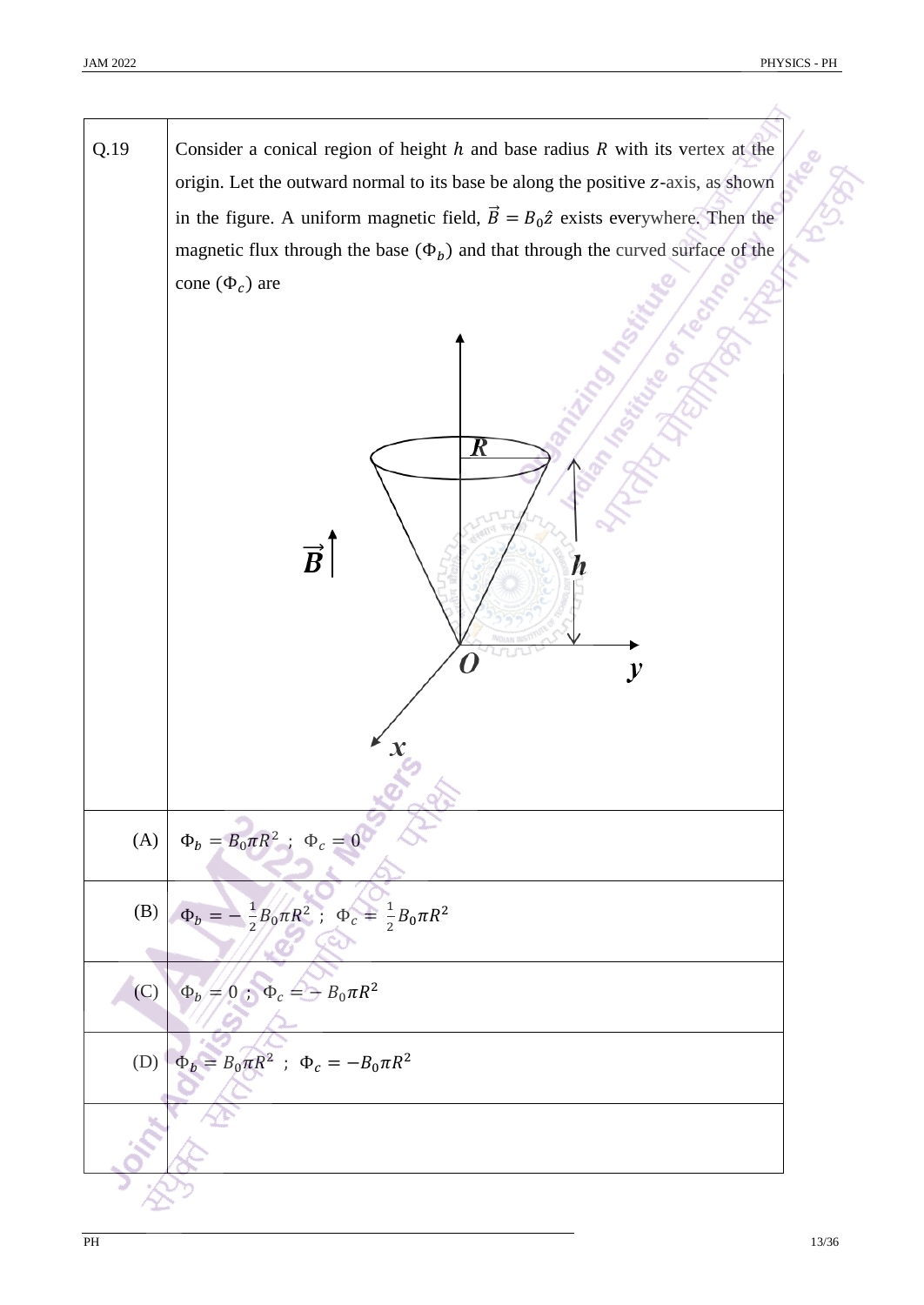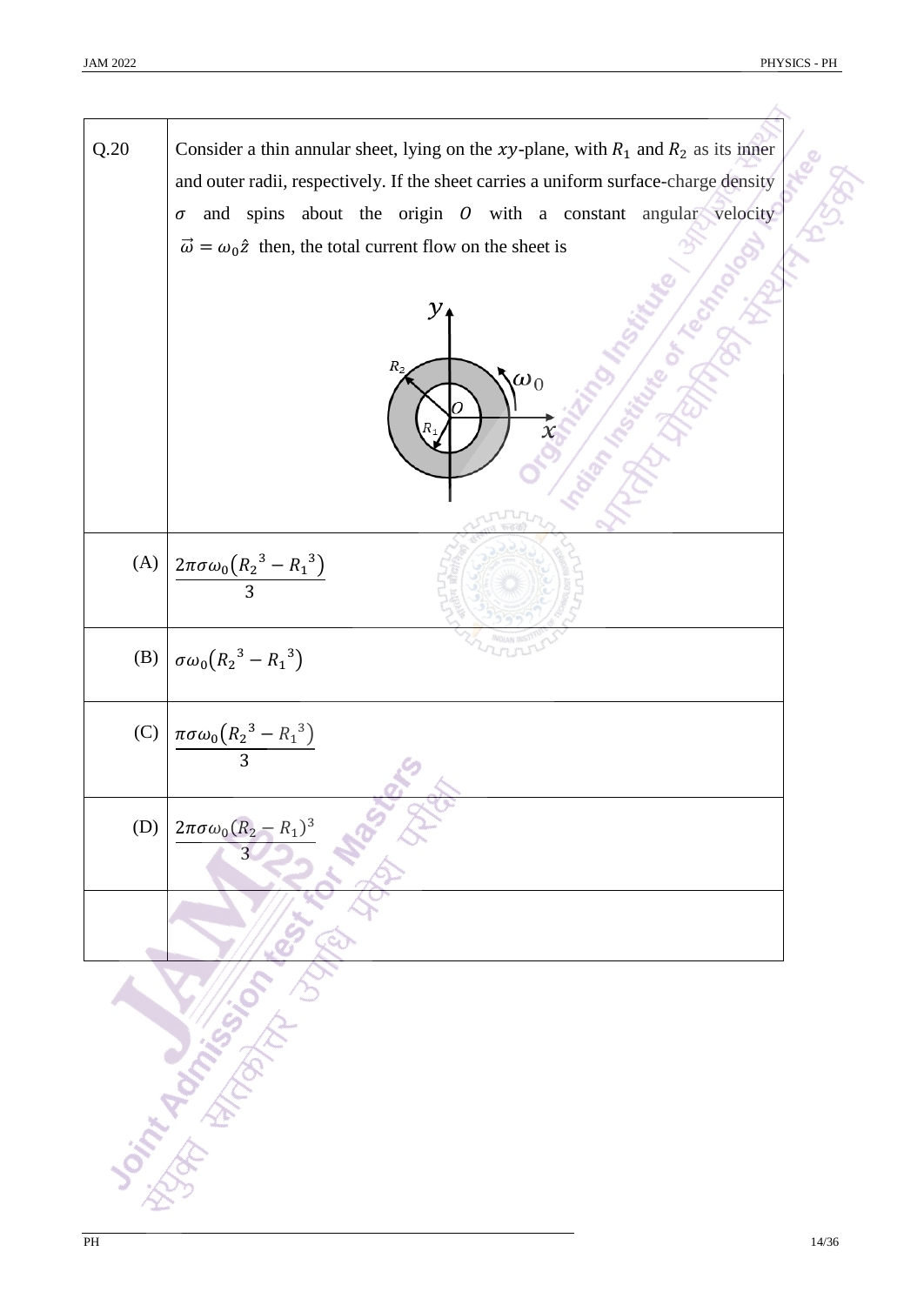| Q.21 | A radioactive nucleus has a decay constant $\lambda$ and its radioactive daughter nucleus<br>has a decay constant 10 $\lambda$ . At time $t = 0$ , $N_0$ is the number of parent nuclei and<br>there are no daughter nuclei present. $N_1(t)$ and $N_2(t)$ are the number of parent |  |  |
|------|-------------------------------------------------------------------------------------------------------------------------------------------------------------------------------------------------------------------------------------------------------------------------------------|--|--|
|      | daughter<br>nuclei<br>respectively.<br>time<br>and<br>present<br>at<br>t,                                                                                                                                                                                                           |  |  |
|      | The ratio $N_2(t)/N_1(t)$ is                                                                                                                                                                                                                                                        |  |  |
|      | (A) $\left  \frac{1}{9} \right[ 1 - e^{-9\lambda t} \right]$                                                                                                                                                                                                                        |  |  |
| (B)  | $\frac{1}{10}\left[1-e^{-10\lambda t}\right]$                                                                                                                                                                                                                                       |  |  |
| (C)  | $\left[1 - e^{-10\lambda t}\right]$                                                                                                                                                                                                                                                 |  |  |
| (D)  | $\left[1-e^{-9\lambda t}\right]$                                                                                                                                                                                                                                                    |  |  |
|      |                                                                                                                                                                                                                                                                                     |  |  |

**Sight Rock of Changes of Manufactures**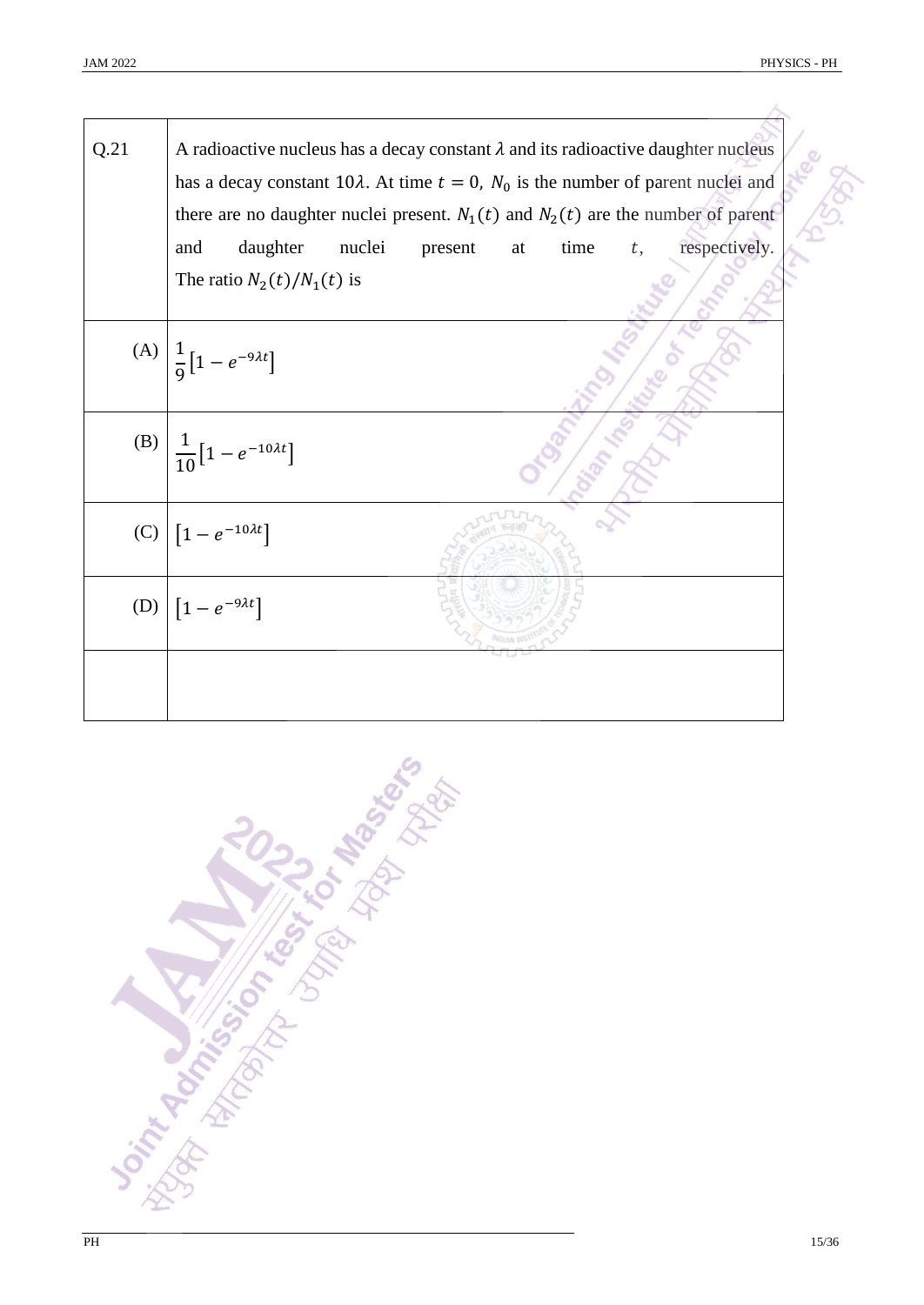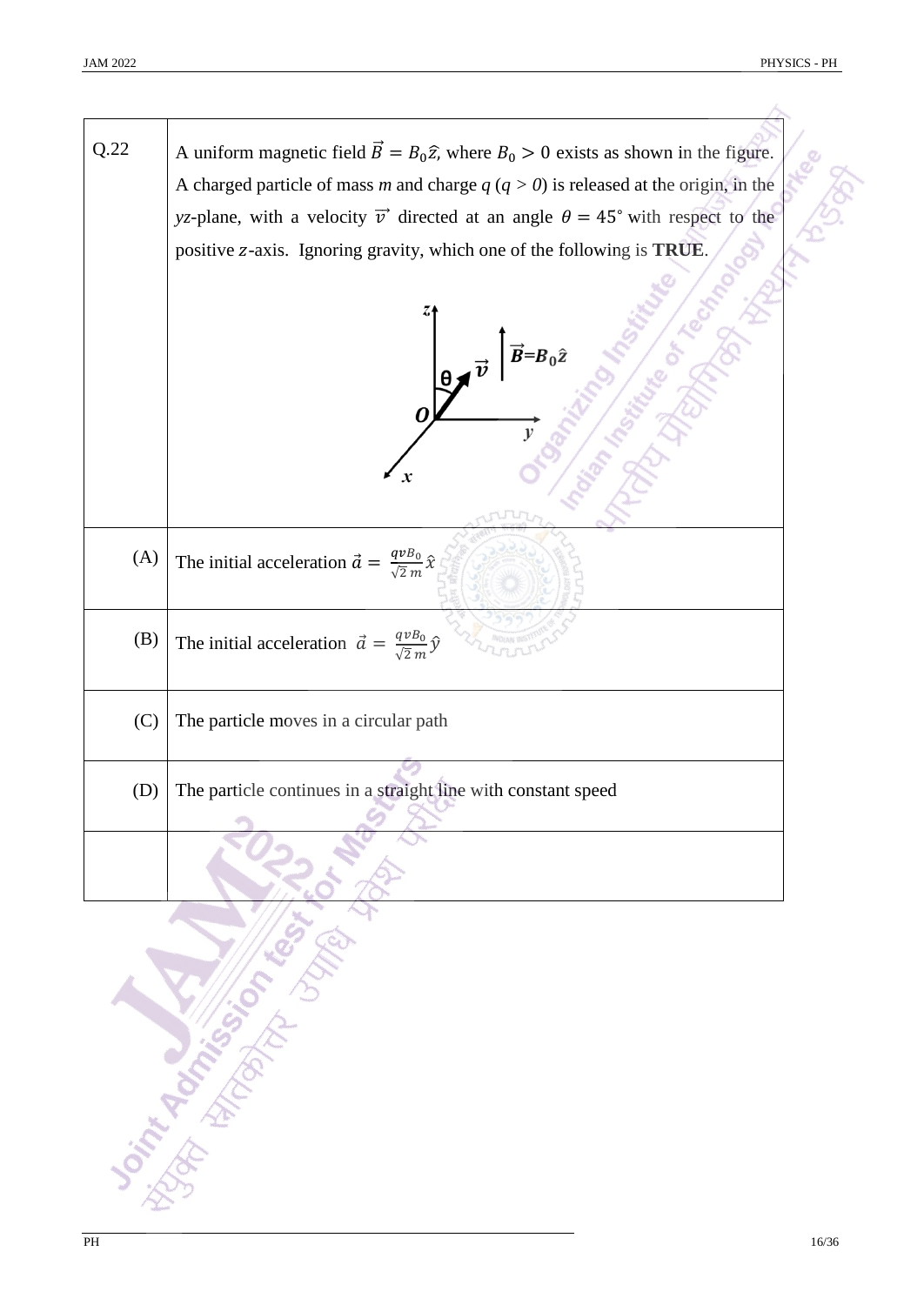$\lambda$ 

| Q.23 | For an ideal intrinsic semiconductor, the Fermi energy at $0 K$             |  |
|------|-----------------------------------------------------------------------------|--|
| (A)  | lies at the top of the valence band                                         |  |
| (B)  | lies at the bottom of the conduction band                                   |  |
| (C)  | lies at the center of the bandgap                                           |  |
| (D)  | lies midway between center of the bandgap and bottom of the conduction band |  |
|      |                                                                             |  |



**Distribution of the Strategies of the Strategies**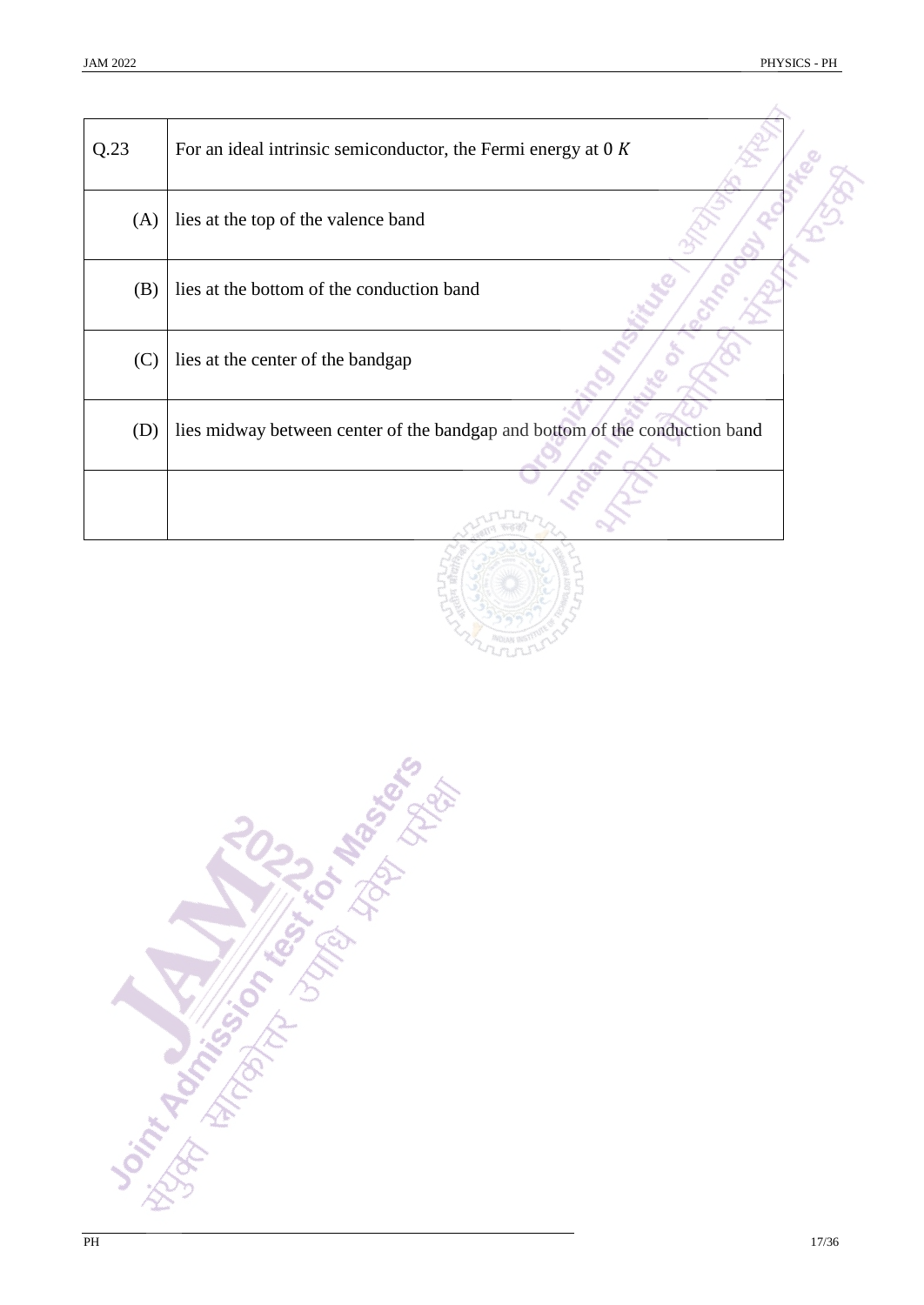人

| Q.24 | A circular loop of wire with radius $R$ is centered at the origin of the $xy$ -plane.<br>The magnetic field at a point within the loop is, $\vec{B}(\rho, \phi, z, t) = k\rho^3 t^3 \hat{z}$ , where k<br>is a positive constant of appropriate dimensions. Neglecting the effects of any |
|------|-------------------------------------------------------------------------------------------------------------------------------------------------------------------------------------------------------------------------------------------------------------------------------------------|
|      | current induced in the loop, the magnitude of the induced <i>emf</i> in the loop at time<br>$t$ is                                                                                                                                                                                        |
|      |                                                                                                                                                                                                                                                                                           |
| (A)  | $6\pi kt^2R^5$<br>5                                                                                                                                                                                                                                                                       |
| (B)  | $5\pi kt^2R^5$<br>6                                                                                                                                                                                                                                                                       |
| (C)  | $3\pi kt^2R^5$<br>$\overline{2}$                                                                                                                                                                                                                                                          |
| (D)  | $\pi kt^2R^5$<br>$\overline{2}$                                                                                                                                                                                                                                                           |
|      | F.a.                                                                                                                                                                                                                                                                                      |

**THACK SIDE OF THE ROAD TO BOOK AS**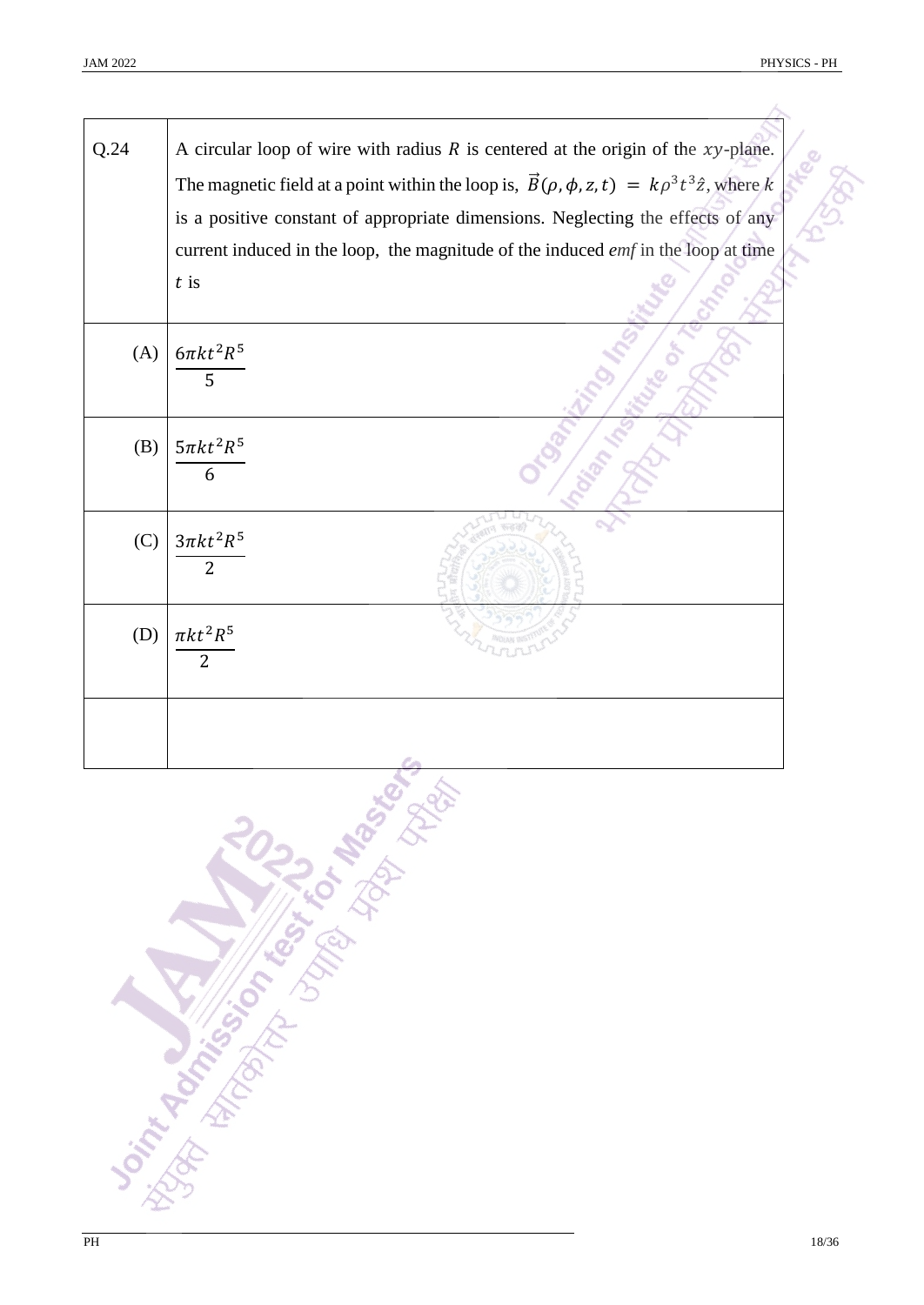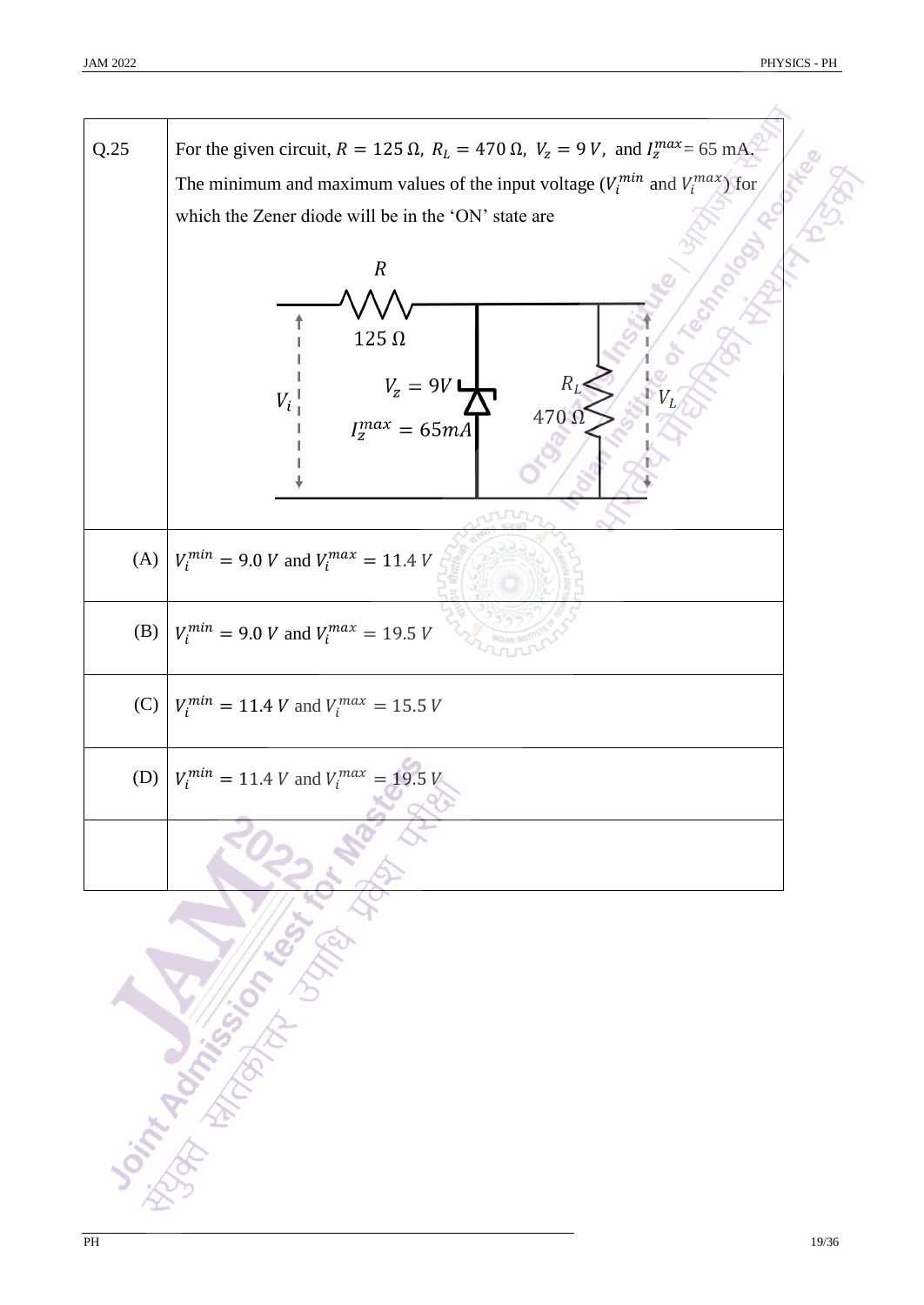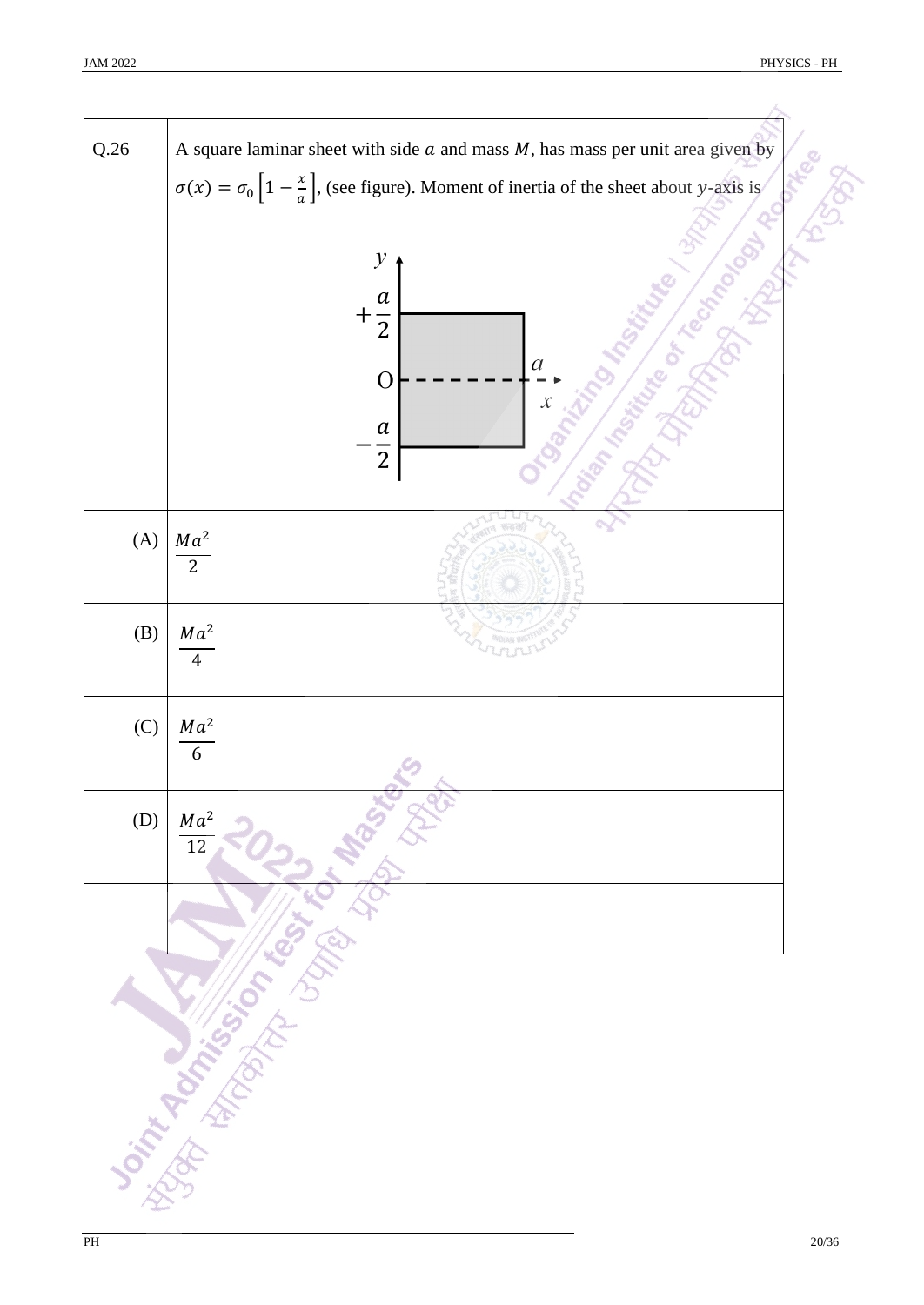| Q.27 | A particle is subjected to two simple harmonic motions along the $x$ and $y$ axes,<br>described by $x(t) = a \sin(2\omega t + \pi)$ and $y(t) = 2a \sin(\omega t)$ . The resultant |
|------|------------------------------------------------------------------------------------------------------------------------------------------------------------------------------------|
|      | motion is given by                                                                                                                                                                 |
|      | (A) $\left  \frac{x^2}{a^2} + \frac{y^2}{4a^2} \right  = 1$                                                                                                                        |
| (B)  | $x^2 + y^2 = 1$                                                                                                                                                                    |
|      | (C) $y^2 = x^2 \left(1 - \frac{x^2}{4a^2}\right)$                                                                                                                                  |
|      | (D) $x^2 = y^2 \left(1 - \frac{y^2}{4a^2}\right)$                                                                                                                                  |
|      |                                                                                                                                                                                    |
| Q.28 | For a certain thermodynamic system, the internal energy $U = PV$ and P is<br>proportional to $T^2$ . The entropy of the system is proportional to                                  |
| (A)  | UV                                                                                                                                                                                 |
| (B)  |                                                                                                                                                                                    |
| (C)  |                                                                                                                                                                                    |
|      |                                                                                                                                                                                    |
| (D)  |                                                                                                                                                                                    |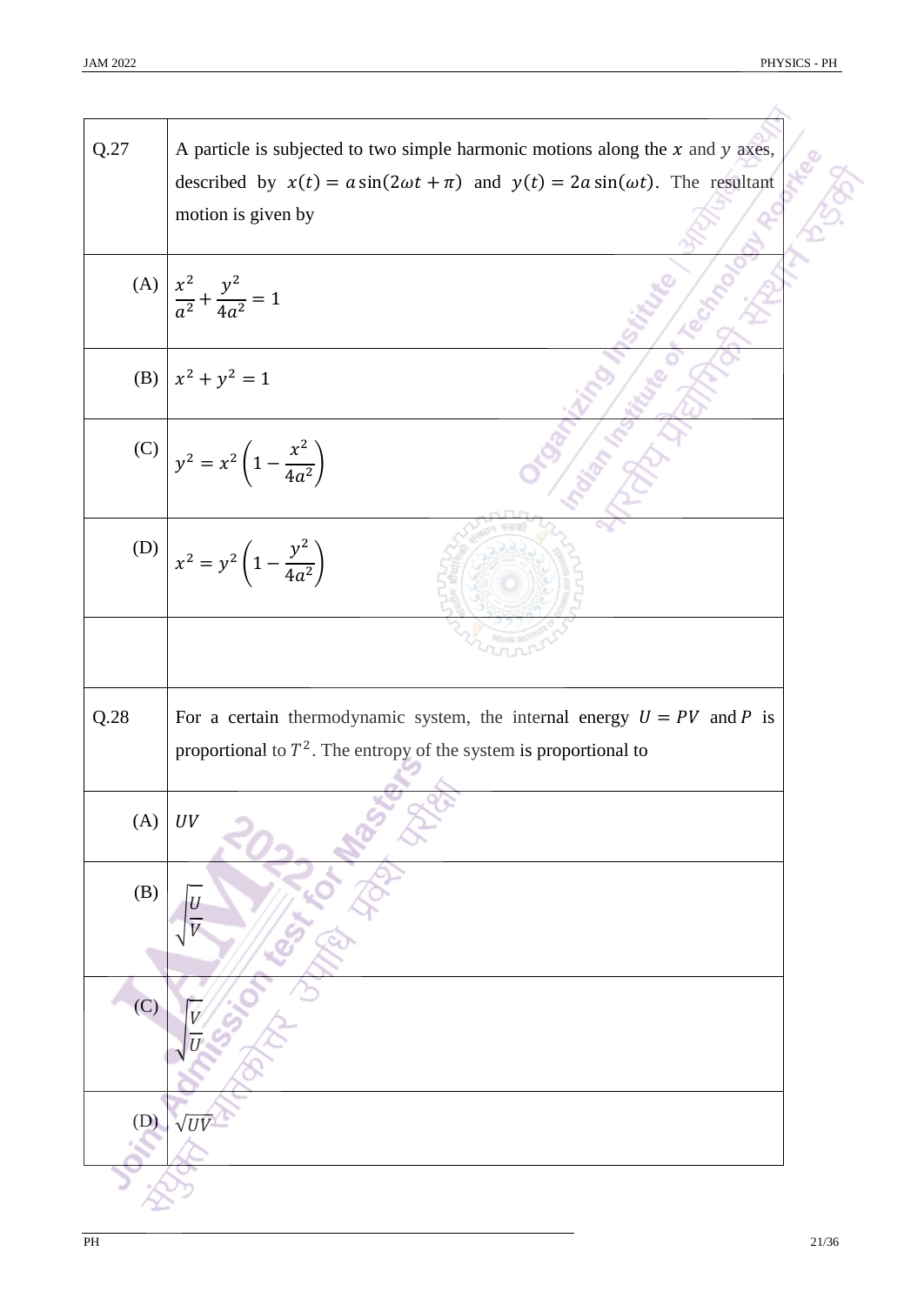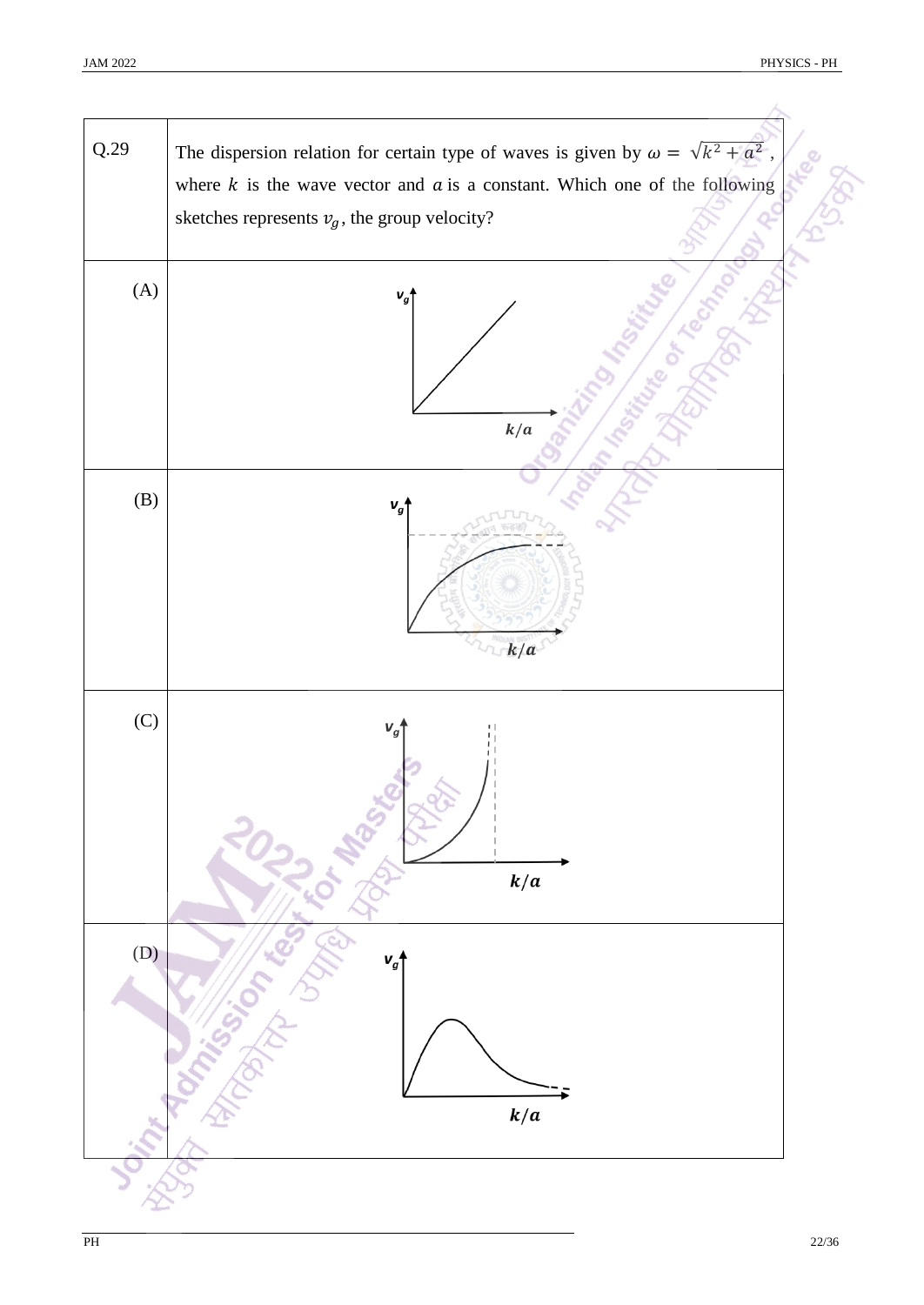A,

| Q.30 | Consider a binary number with $m$ digits, where $m$ is an even number. This binary<br>number has alternating 1's and 0's, with digit 1 in the highest place value. The<br>decimal equivalent of this binary number is |
|------|-----------------------------------------------------------------------------------------------------------------------------------------------------------------------------------------------------------------------|
| (A)  | $2^m - 1$                                                                                                                                                                                                             |
| (B)  | $(2^m - 1)$<br>$\overline{3}$                                                                                                                                                                                         |
| (C)  | $(2^{m+1}-1)$<br>$\overline{3}$                                                                                                                                                                                       |
|      | (D) $\frac{2}{3}(2^m-1)$                                                                                                                                                                                              |
|      |                                                                                                                                                                                                                       |

**Don't Agency Manufacturers of the Science of the Contractor Science of the Contractor Science of the Contractor**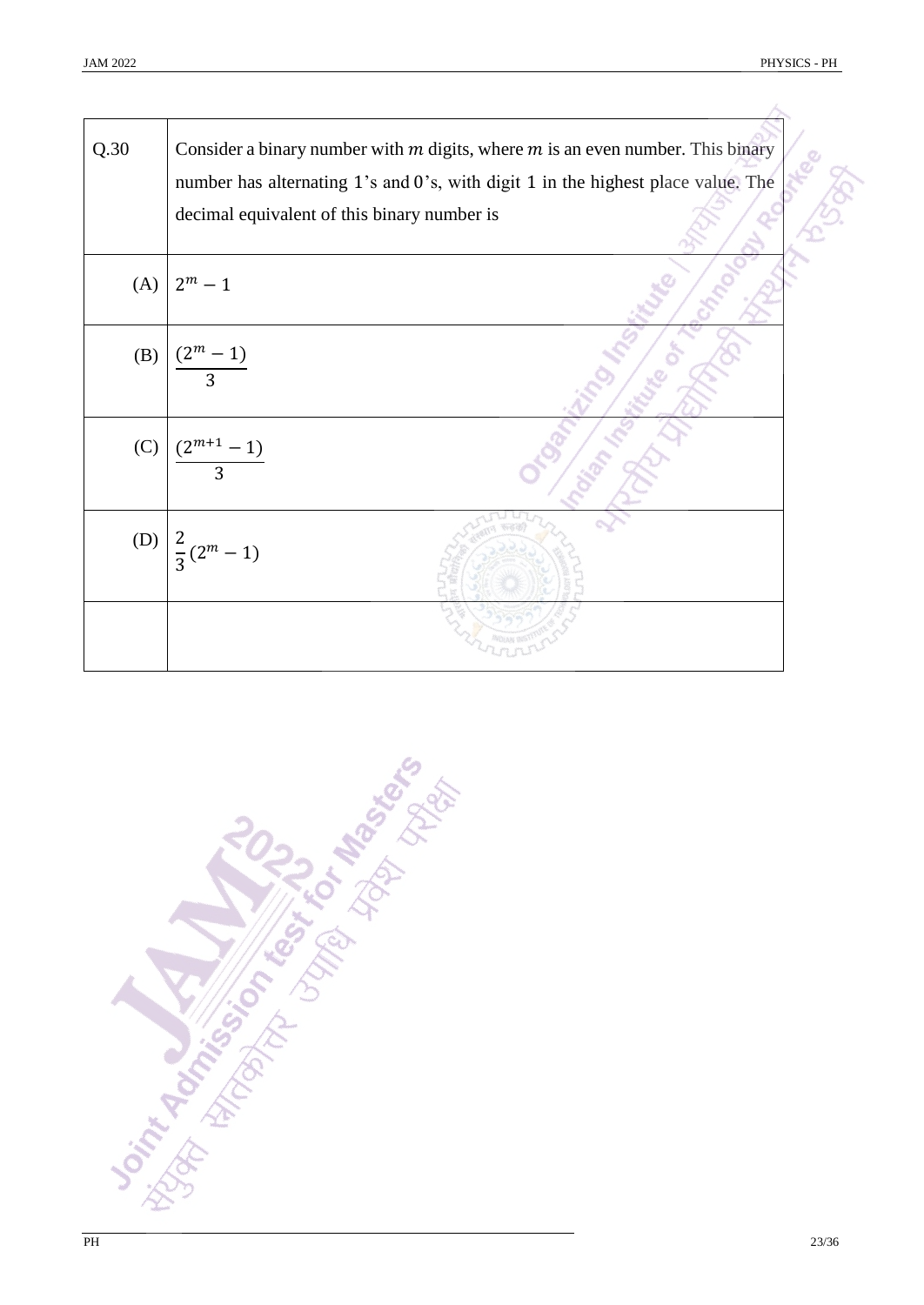|      | Section B: Q.31 - Q.40 Carry TWO marks each.                                                            |  |
|------|---------------------------------------------------------------------------------------------------------|--|
| Q.31 | Consider the 2 × 2 matrix $M = \begin{pmatrix} 0 & a \\ a & b \end{pmatrix}$ , where $a, b > 0$ . Then, |  |
| (A)  | $M$ is a real symmetric matrix                                                                          |  |
| (B)  | One of the eigenvalues of $M$ is greater than $b$                                                       |  |
| (C)  | One of the eigenvalues of $M$ is negative                                                               |  |
| (D)  | Product of eigenvalues of $M$ is $b$                                                                    |  |
|      |                                                                                                         |  |
| Q.32 | In the Compton scattering of electrons, by photons incident with wavelength $\lambda$ ,                 |  |
| (A)  | $\frac{\Delta \lambda}{\lambda}$ is independent of $\lambda$                                            |  |
| (B)  | $\frac{\Delta \lambda}{\lambda}$ increases with decreasing $\lambda$                                    |  |
| (C)  | there is no change in photon's wavelength for all angles of deflection of the<br>photon                 |  |
| (D)  | $\frac{\Delta \lambda}{\lambda}$ increases with increasing angle of deflection of the photon            |  |
|      |                                                                                                         |  |
|      |                                                                                                         |  |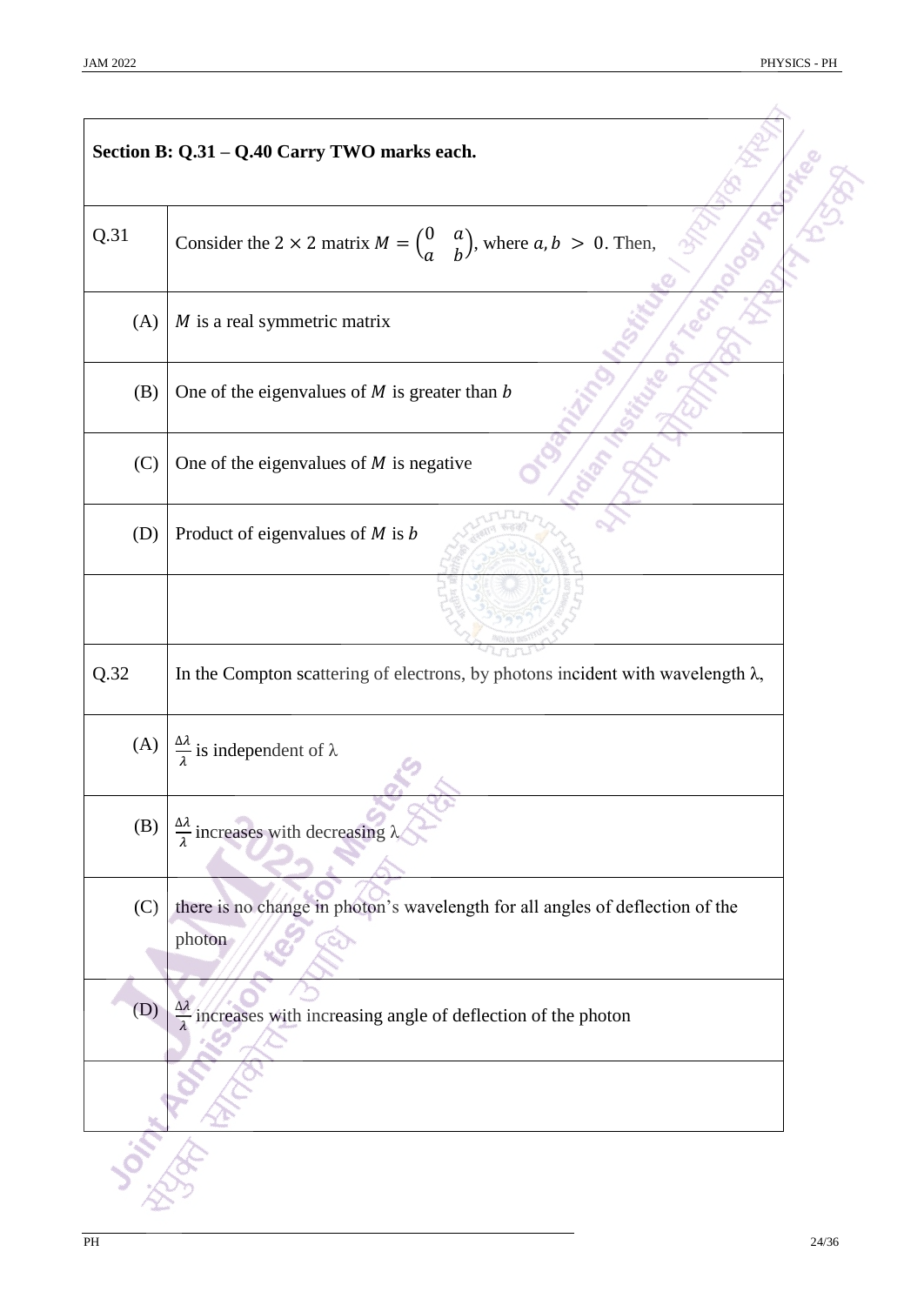Q.33 The figure shows a section of the phase boundary separating the vapour (1) and liquid (2) states of water in the  $P - T$  plane. Here, C is the critical point.  $\mu_1$ ,  $\nu_1$ and  $s<sub>1</sub>$  are the chemical potential, specific volume and specific entropy of the vapour phase respectively, while  $\mu_2$ ,  $\nu_2$  and  $s_2$  respectively denote the same for the liquid phase. Then  $\boldsymbol{P}$ liquid  $\overline{B}$ vapour A T (A)  $\mu_1 = \mu_2$  along AB (B)  $v_1 = v_2$  along AB (C)  $s_1 = s_2$  along AB (D)  $v_1 = v_2$  at the point C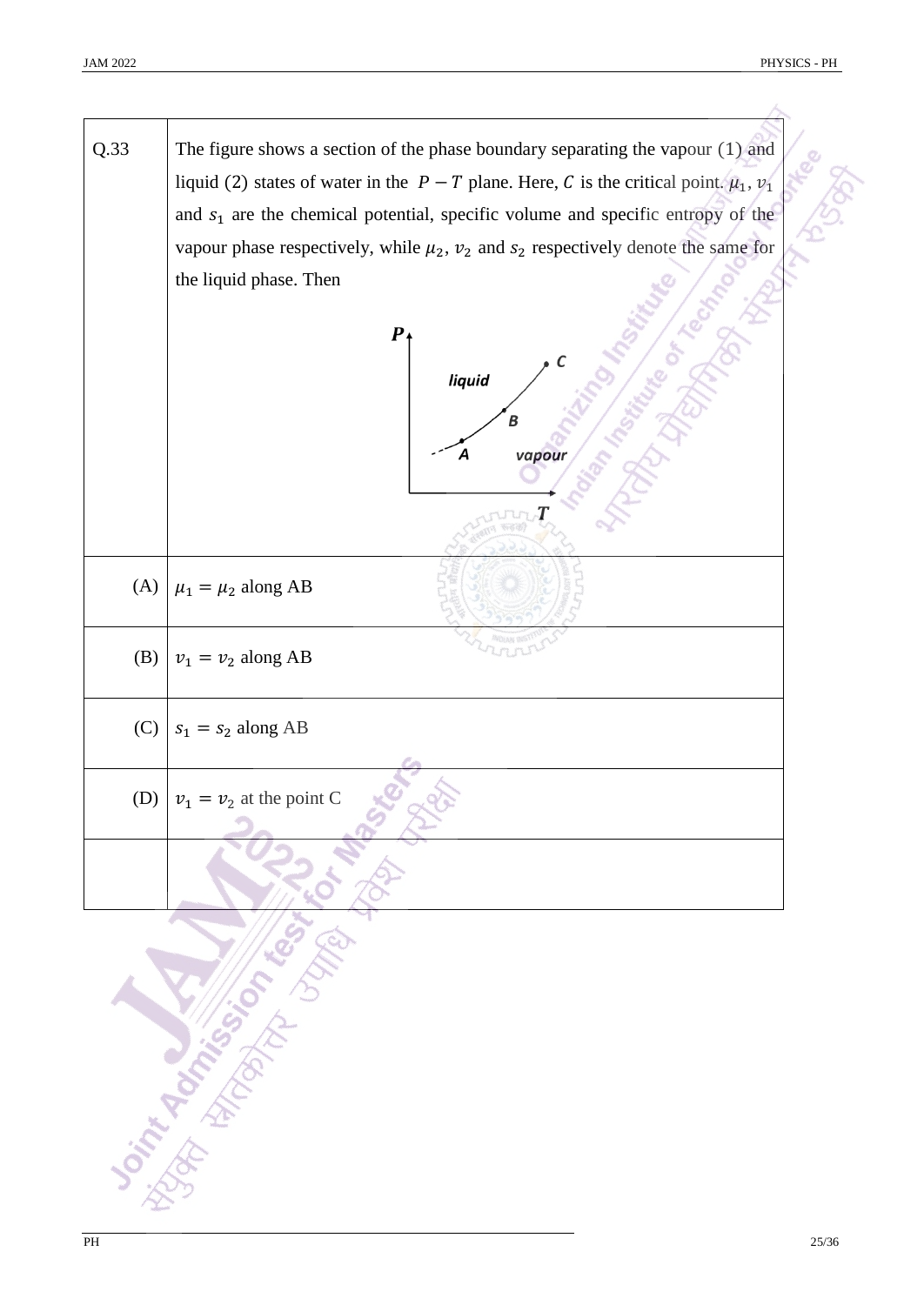$\land$ 

| Q.34 | A particle is executing simple harmonic motion with time period $T$ . Let $x$ , $v$ and<br>$a$ denote the displacement, velocity and acceleration of the particle, respectively,<br>at time t. Then,                                                                                                                                                  |  |
|------|-------------------------------------------------------------------------------------------------------------------------------------------------------------------------------------------------------------------------------------------------------------------------------------------------------------------------------------------------------|--|
| (A)  | $\frac{aT}{x}$ does not change with time                                                                                                                                                                                                                                                                                                              |  |
| (B)  | $(aT + 2\pi v)$ does not change with time                                                                                                                                                                                                                                                                                                             |  |
| (C)  | $x$ and $v$ are related by an equation of a straight line                                                                                                                                                                                                                                                                                             |  |
| (D)  | $v$ and $a$ are related by an equation of an ellipse                                                                                                                                                                                                                                                                                                  |  |
|      |                                                                                                                                                                                                                                                                                                                                                       |  |
| Q.35 | A linearly polarized light beam travels from origin to point A (1,0,0). At the point<br>A, the light is reflected by a mirror towards point B $(1, -1, 0)$ . A second mirror<br>located at point B then reflects the light towards point C $(1, -1, 1)$ . Let<br>$\hat{n}(x, y, z)$ represent the direction of polarization of light at $(x, y, z)$ . |  |
|      | (A) If $\hat{n}(0, 0, 0) = \hat{y}$ , then $\hat{n}(1, 0)$<br>$-1, 1) = \hat{x}$                                                                                                                                                                                                                                                                      |  |
| (B)  | If $\hat{n}(0, 0, 0) = \hat{z}$ , then $\hat{n}(1, -1, 1) = \hat{y}$                                                                                                                                                                                                                                                                                  |  |
| (C)  | If $\hat{n}(0, 0, 0) = \hat{y}$ , then $\hat{n}(1, -1, 1) = \hat{y}$                                                                                                                                                                                                                                                                                  |  |
| (D)  | If $\hat{n}(0, 0, 0) = \hat{z}$ , then $\hat{n}(1, -1, 1) = \hat{x}$                                                                                                                                                                                                                                                                                  |  |
|      |                                                                                                                                                                                                                                                                                                                                                       |  |
|      |                                                                                                                                                                                                                                                                                                                                                       |  |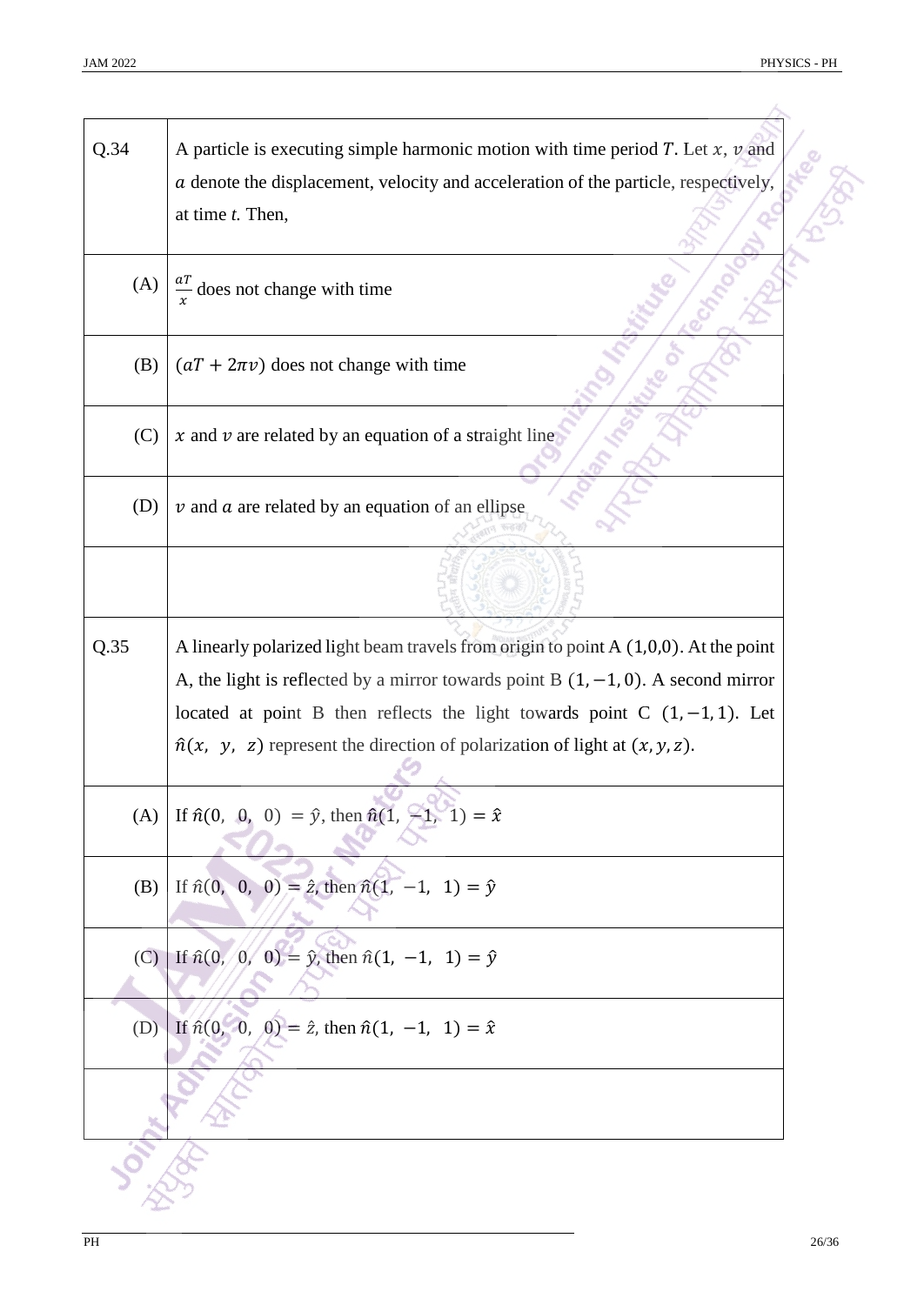| Q.36 | Let $(r, \theta)$ denote the polar coordinates of a particle moving in a plane. If $\hat{r}$ and $\hat{\theta}$<br>represent the corresponding unit vectors, then                        |
|------|------------------------------------------------------------------------------------------------------------------------------------------------------------------------------------------|
| (A)  | $\frac{d\hat{r}}{d\theta} = \hat{\theta}$                                                                                                                                                |
| (B)  | $\frac{d\hat{r}}{dr}=-\hat{\theta}$                                                                                                                                                      |
| (C)  | $\frac{d\hat{\theta}}{d\theta}$                                                                                                                                                          |
| (D)  | $\frac{d\hat{\theta}}{dr} = \hat{r}$                                                                                                                                                     |
|      |                                                                                                                                                                                          |
| Q.37 | The electric field associated with an electromagnetic radiation is given by<br>$E = a(1 + cos\omega_1 t)cos\omega_2 t$ . Which of the following frequencies are present in<br>the field? |
| (A)  | $\omega_1$                                                                                                                                                                               |
| (B)  | $\omega_1 + \omega_2$                                                                                                                                                                    |
| (C)  | $ \omega_1 -$<br>$\omega$                                                                                                                                                                |
| (D)  | $\omega_2$                                                                                                                                                                               |
|      |                                                                                                                                                                                          |
|      |                                                                                                                                                                                          |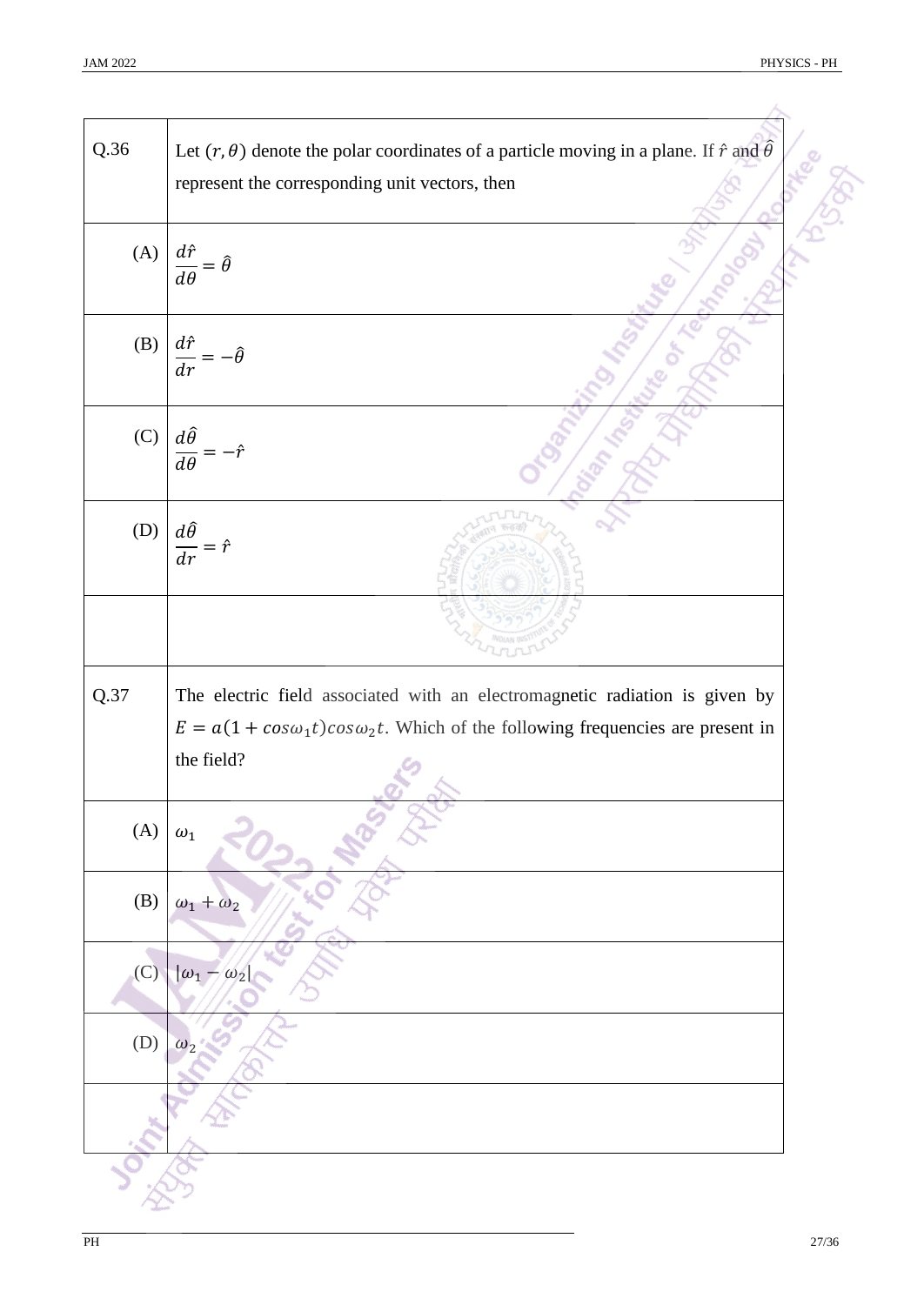| Q.38 | A string of length L is stretched between two points $x = 0$ and $x = L$ and the<br>endpoints are rigidly clamped. Which of the following can represent the |  |
|------|-------------------------------------------------------------------------------------------------------------------------------------------------------------|--|
|      | displacement of the string from the equilibrium position?                                                                                                   |  |
|      |                                                                                                                                                             |  |
| (A)  | $x \cos \left(\frac{\pi x}{L}\right)$                                                                                                                       |  |
| (B)  | $x \sin \left(\frac{\pi x}{L}\right)$                                                                                                                       |  |
|      | (C) $x\left(\frac{x}{L}-1\right)$                                                                                                                           |  |
|      | (D) $x(\frac{x}{L} - 1)^2$                                                                                                                                  |  |
|      |                                                                                                                                                             |  |
| Q.39 | The Boolean expression $Y = \overline{PQ}R + Q\overline{R} + \overline{P}QR + PQR$ simplifies to                                                            |  |
| (A)  | $\bar{P}R+Q$                                                                                                                                                |  |
| (B)  | $PR + \overline{Q}$                                                                                                                                         |  |
| (C)  | $P + R$                                                                                                                                                     |  |
| (D)  | $Q + R$                                                                                                                                                     |  |
|      |                                                                                                                                                             |  |
|      |                                                                                                                                                             |  |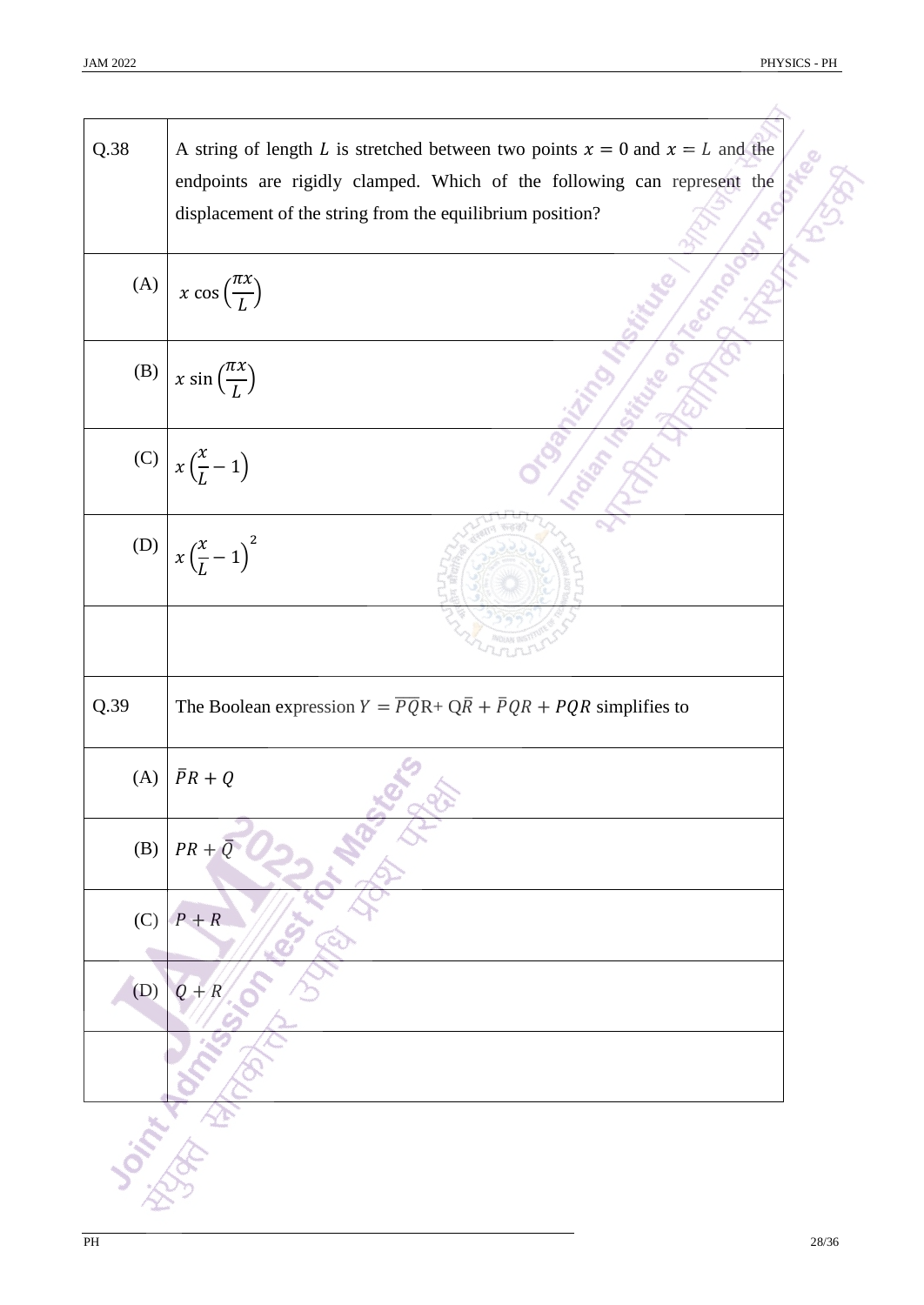$Q.40$  For an *n*-type silicon, an extrinsic semiconductor, the natural logarithm of normalized conductivity  $(\sigma)$  is plotted as a function of inverse temperature. Temperature interval-I corresponds to the intrinsic regime, interval-II corresponds to saturation regime and interval-III corresponds to the freeze-out regime, respectively. Then  $\ln(\sigma)$  $\overline{I}$  $\mathbf H$ Ш  $\overline{\mathbf{1}}$ T  $(A)$  the magnitude of the slope of the curve in the temperature interval-I is proportional to the bandgap,  $E<sub>q</sub>$  $(B)$  the magnitude of the slope of the curve in the temperature interval-III is proportional to the ionization energy of the donor,  $E_d$  $\infty$  $(C)$  in the temperature interval-II, the carrier density in the conduction band is equal to the density of donors (D) in the temperature interval-III, all the donor levels are ionized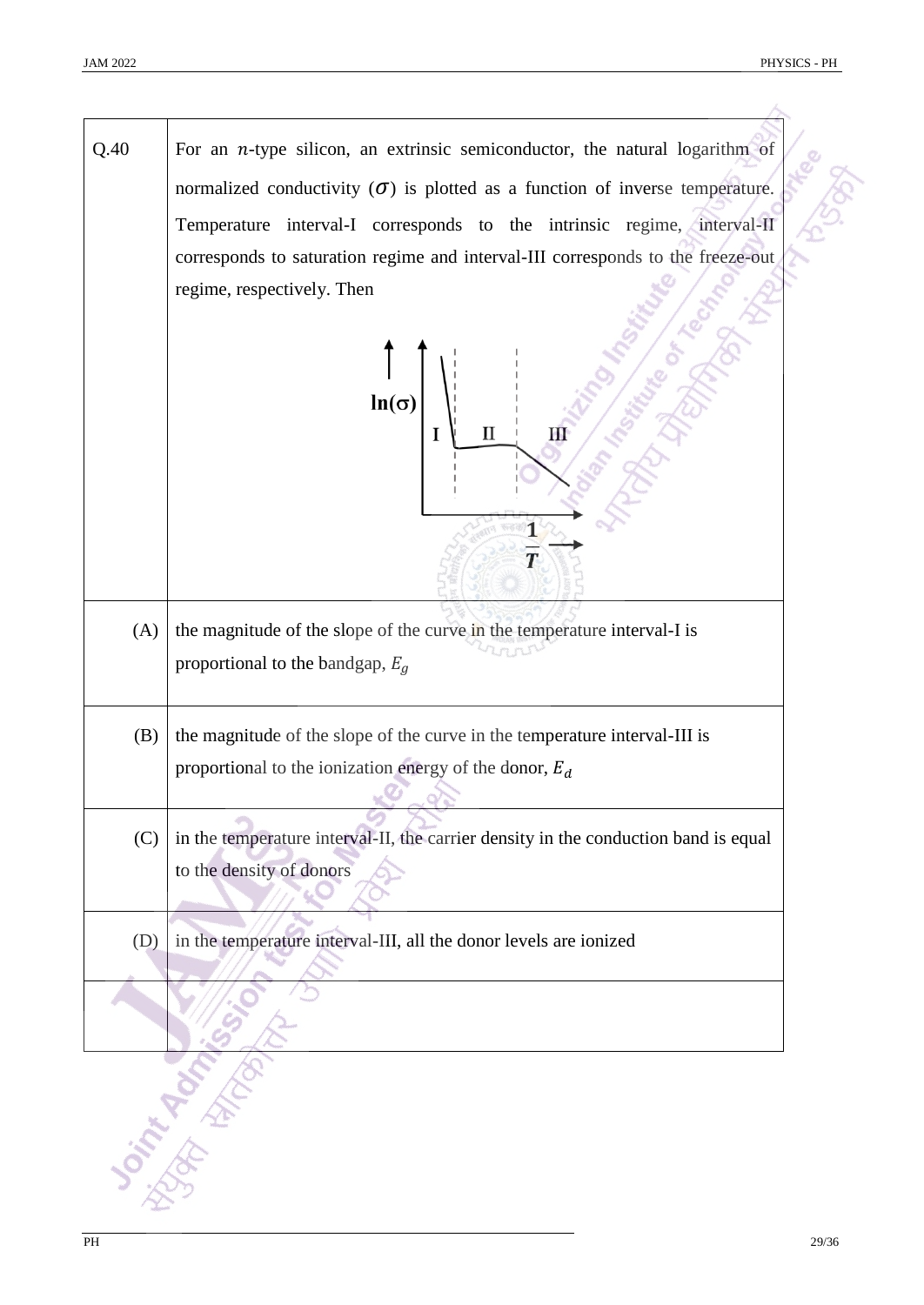|      | Section C: Q.41 - Q.50 Carry ONE mark each.                                                                                                                                               |
|------|-------------------------------------------------------------------------------------------------------------------------------------------------------------------------------------------|
| Q.41 | The integral $\iint (x^2 + y^2) dx dy$ over the area of a disk of radius 2 in the xy<br>plane is $\_\pi$ .                                                                                |
|      |                                                                                                                                                                                           |
| Q.42 | For the given operational amplifier circuit $R_1 = 120 \Omega$ , $R_2 = 1.5 k\Omega$ and<br>$V_s$ = 0.6 V, then the output current $I_0$ is _<br>mA<br>$R_2$<br>$R_1$<br>$V_0$<br>$V_{S}$ |
|      |                                                                                                                                                                                           |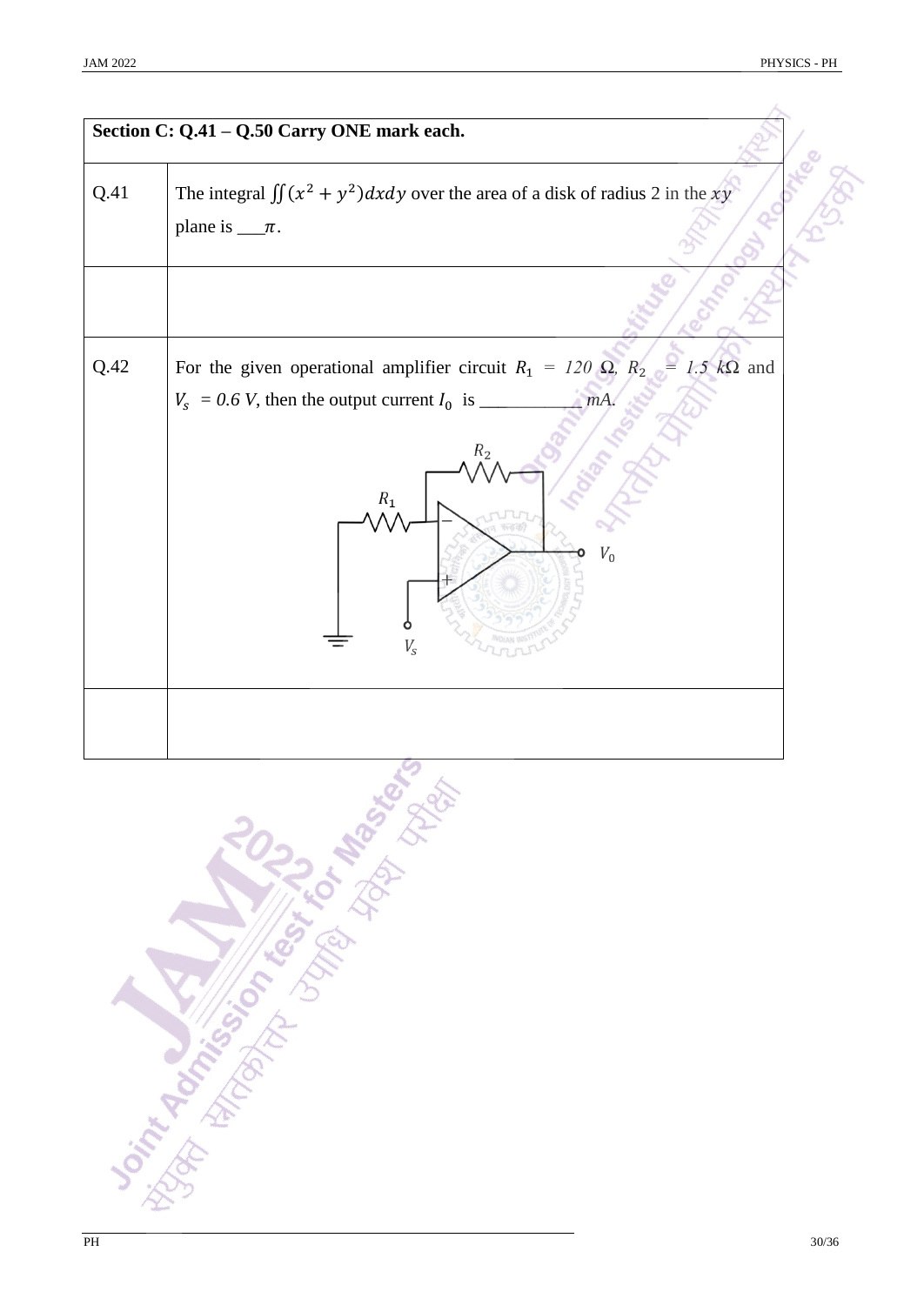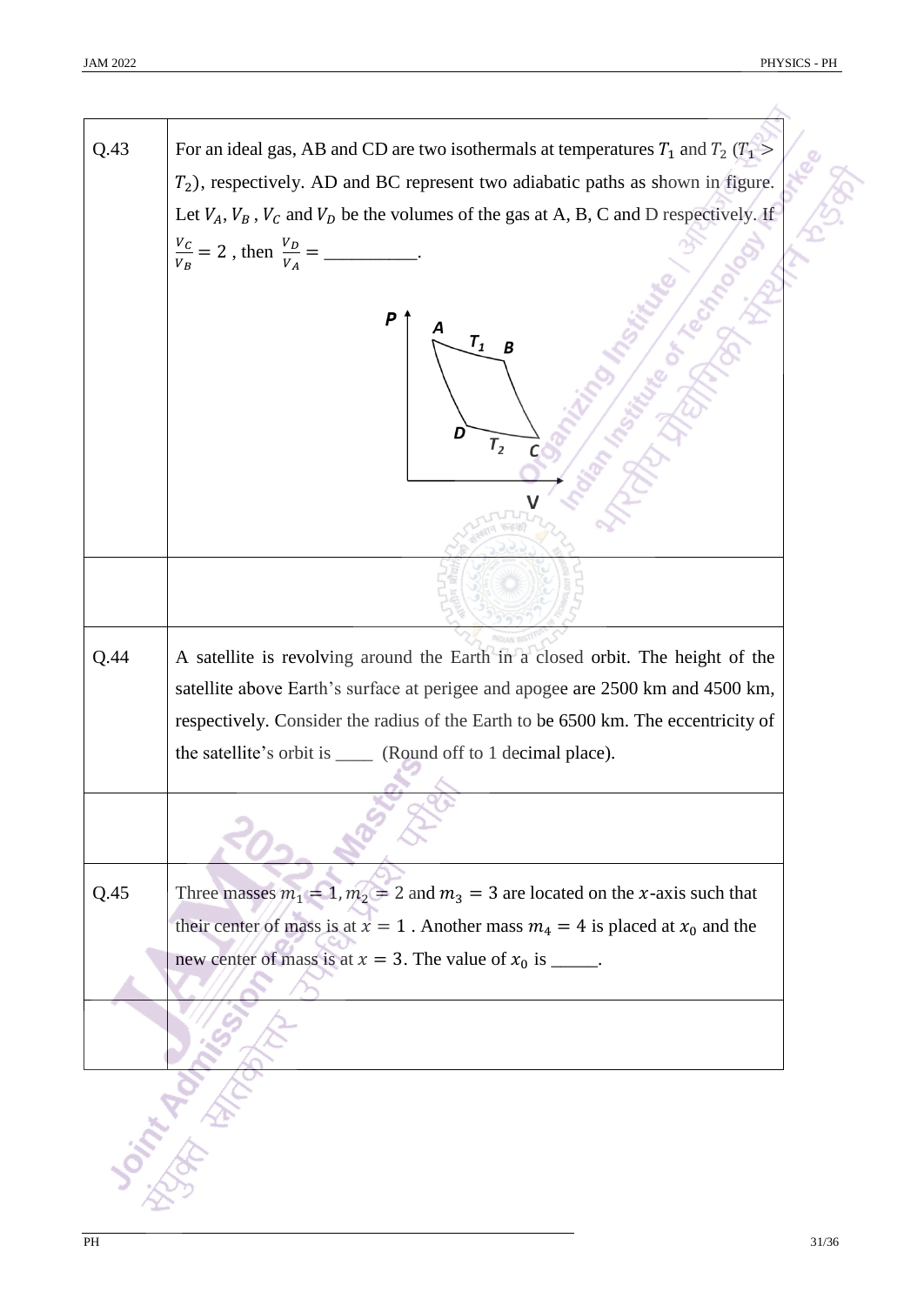| Q.46 | A normal human eye can distinguish two objects separated by $0.35$ m when<br>viewed from a distance of $1.0 \text{ km}$ . The angular resolution of eye is |
|------|------------------------------------------------------------------------------------------------------------------------------------------------------------|
|      | seconds (Round off to the nearest integer).                                                                                                                |
|      |                                                                                                                                                            |
| Q.47 | A rod with a proper length of 3 m moves along x-axis, making an angle of $30^{\circ}$                                                                      |
|      | with respect to the x-axis. If its speed is $\frac{c}{2}$ m/s, where c is the speed of light, the                                                          |
|      | change in length due to Lorentz contraction is $\_\_m$ (Round off to 2 decimal<br>places).                                                                 |
|      | [Use $c = 3 \times 10^8 \, m/s$ ]                                                                                                                          |
|      |                                                                                                                                                            |
| Q.48 | Consider the Bohr model of hydrogen atom. The speed of an electron in the                                                                                  |
|      | second orbit $(n = 2)$ is _____ $\times$ 10 <sup>6</sup> m/s (Round off to 2 decimal places).                                                              |
|      | [Use $h = 6.63 \times 10^{-34}$ Js, $e = 1.6 \times 10^{-19}$ C, $\epsilon_0 = 8.85 \times 10^{-12}$ $C^2 m^2/N$ ]                                         |
|      |                                                                                                                                                            |
| Q.49 | Consider a unit circle $C$ in the $xy$ plane with center at the origin. The line integral                                                                  |
|      | of the vector field, $\vec{F}(x, y, z) = -2y\hat{x} - 3z\hat{y} + x\hat{z}$ , taken anticlockwise over C                                                   |
|      | <i>is</i><br>$\pi$ .                                                                                                                                       |
|      |                                                                                                                                                            |
|      |                                                                                                                                                            |
|      |                                                                                                                                                            |
|      |                                                                                                                                                            |
|      |                                                                                                                                                            |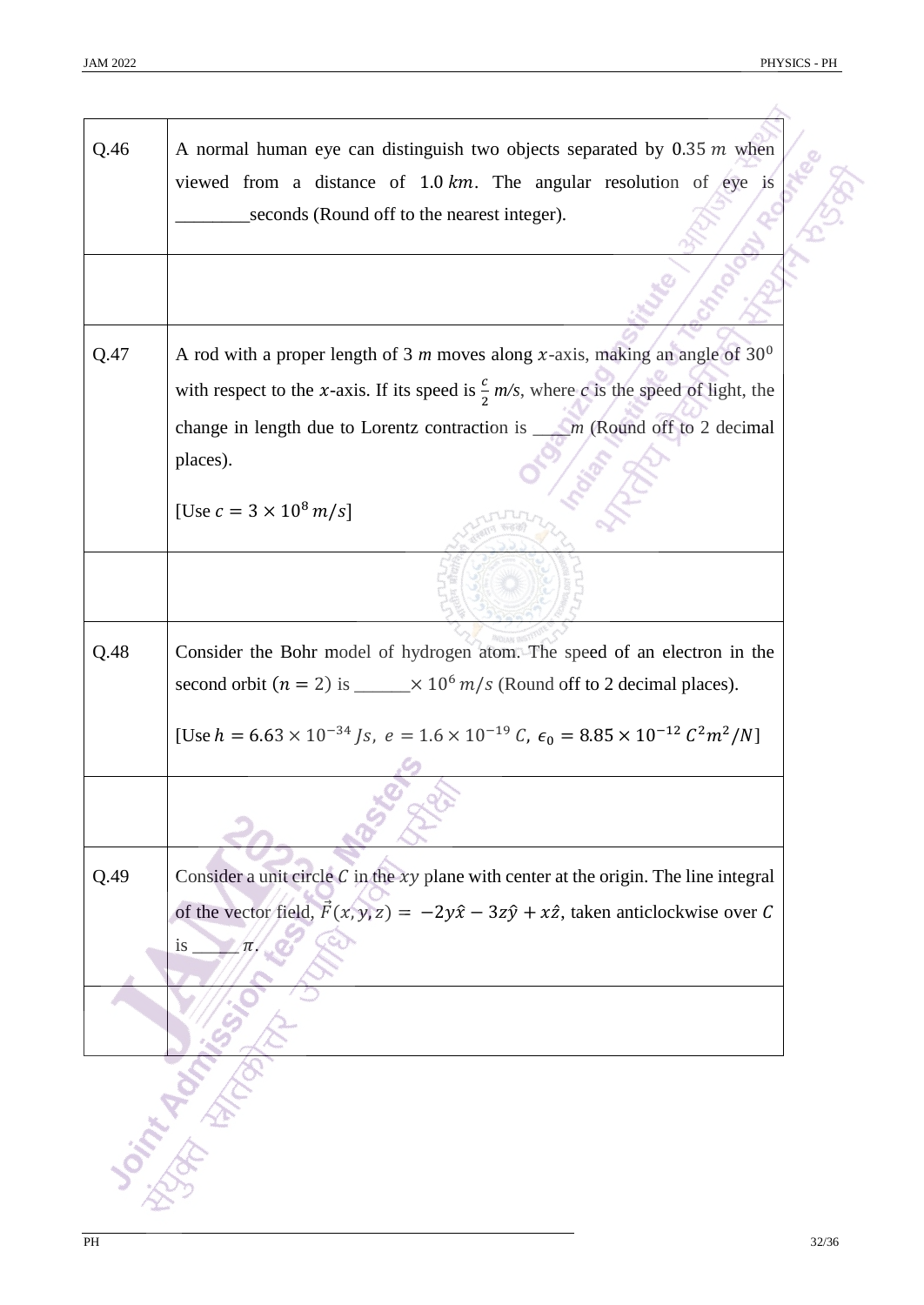Á

| Consider a p-n junction at $T = 300 K$ . The saturation current density at reverse                |
|---------------------------------------------------------------------------------------------------|
| bias is $-20 \mu A/cm^2$ . For this device, a current density of magnitude                        |
| 10 $\mu$ A/cm <sup>2</sup> is realized with a forward bias voltage, $V_F$ . The same magnitude of |
| current density can also be realized with a reverse bias voltage, $V_R$ . The value of            |
| $ V_F/V_R $ is __________ (Round off to 2 decimal places).                                        |
|                                                                                                   |
|                                                                                                   |

**Distribution of the Science of the Manufacture of the Science of the Manufacture of the Science of the Contractor**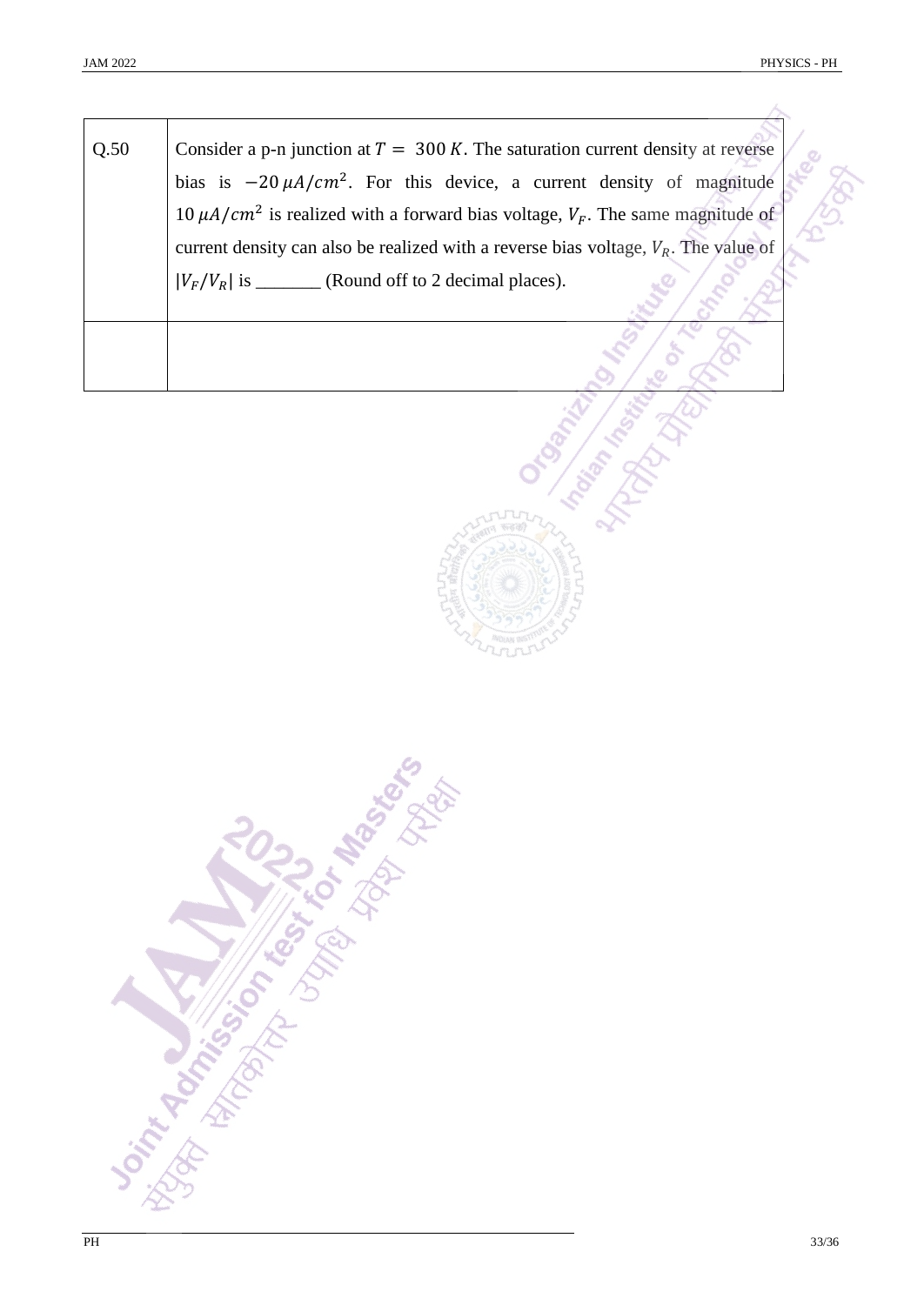|      | Section C: Q.51 - Q.60 Carry TWO marks each.                                                                                                                                                                                                                                                                                                                                                                                                                                                                        |
|------|---------------------------------------------------------------------------------------------------------------------------------------------------------------------------------------------------------------------------------------------------------------------------------------------------------------------------------------------------------------------------------------------------------------------------------------------------------------------------------------------------------------------|
| Q.51 | Consider the second order ordinary differential equation, $y'' + 4y' + 5y = 0$ . If<br>(Round off<br>to 3 decimal places).                                                                                                                                                                                                                                                                                                                                                                                          |
|      |                                                                                                                                                                                                                                                                                                                                                                                                                                                                                                                     |
| Q.52 | A box contains a mixture of two different ideal monoatomic gases, 1 and 2, in<br>equilibrium at temperature $T$ . Both gases are present in equal proportions. The<br>atomic mass for gas 1 is $m$ , while the same for gas 2 is $2m$ . If the <i>rms</i> speed of<br>a gas molecule selected at random is $v_{rms} = x \sqrt{\frac{k_B T}{m}}$ , then x is ___<br>(Round off to 2 decimal places).                                                                                                                 |
| Q.53 | A hot body with constant heat capacity $800$ <i>J/K</i> at temperature 925 <i>K</i> is dropped<br>gently into a vessel containing $1 \, kg$ of water at temperature 300 K and the<br>combined system is allowed to reach equilibrium. The change in the total entropy<br>$J/K$ (Round off to 1 decimal place).<br>$\Delta S$ is $\equiv$<br>[Take the specific heat capacity of water to be $4200$ <i>J</i> / $kg$ <i>K</i> . Neglect any loss of<br>heat to the vessel and air and change in the volume of water.] |
|      |                                                                                                                                                                                                                                                                                                                                                                                                                                                                                                                     |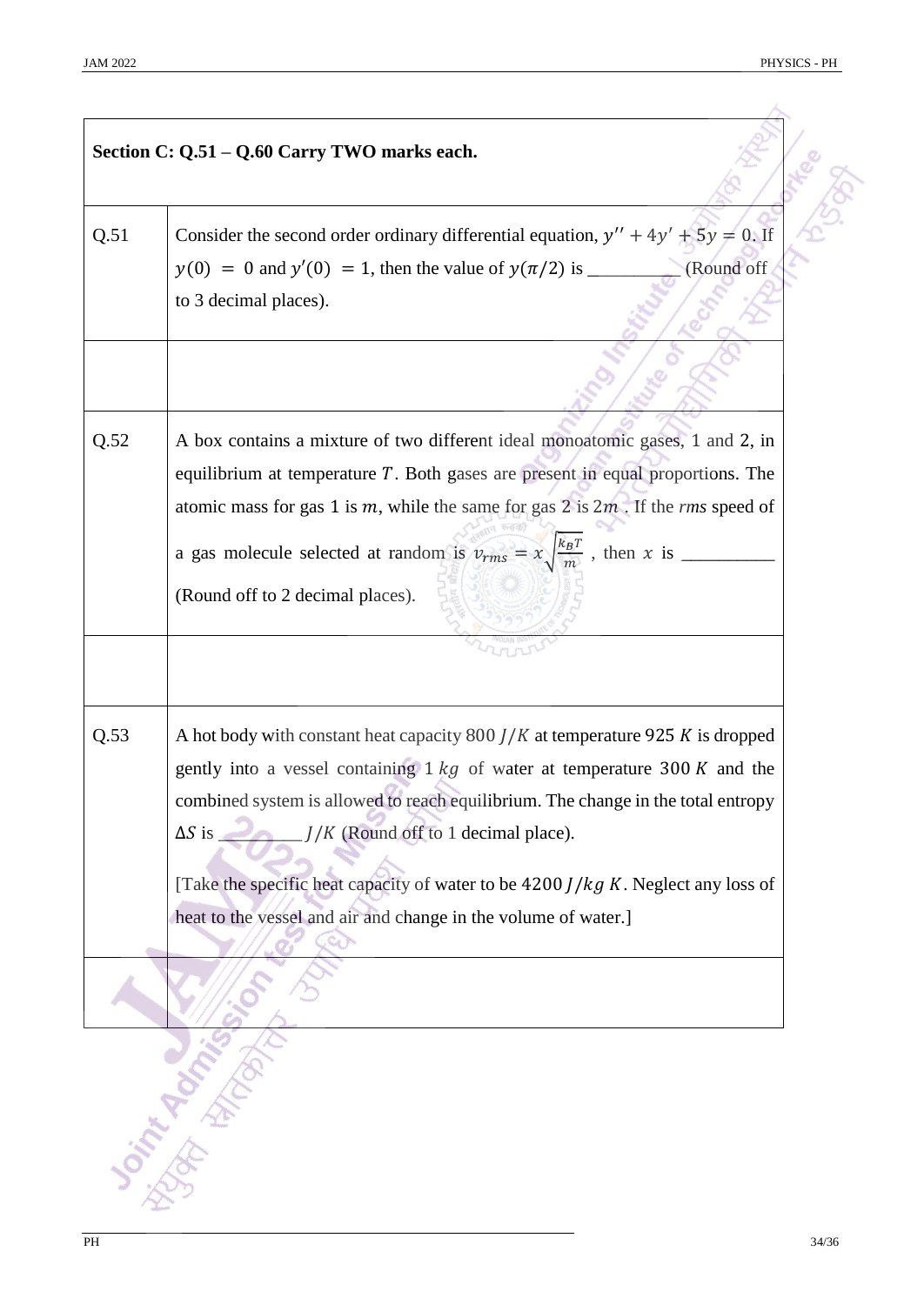